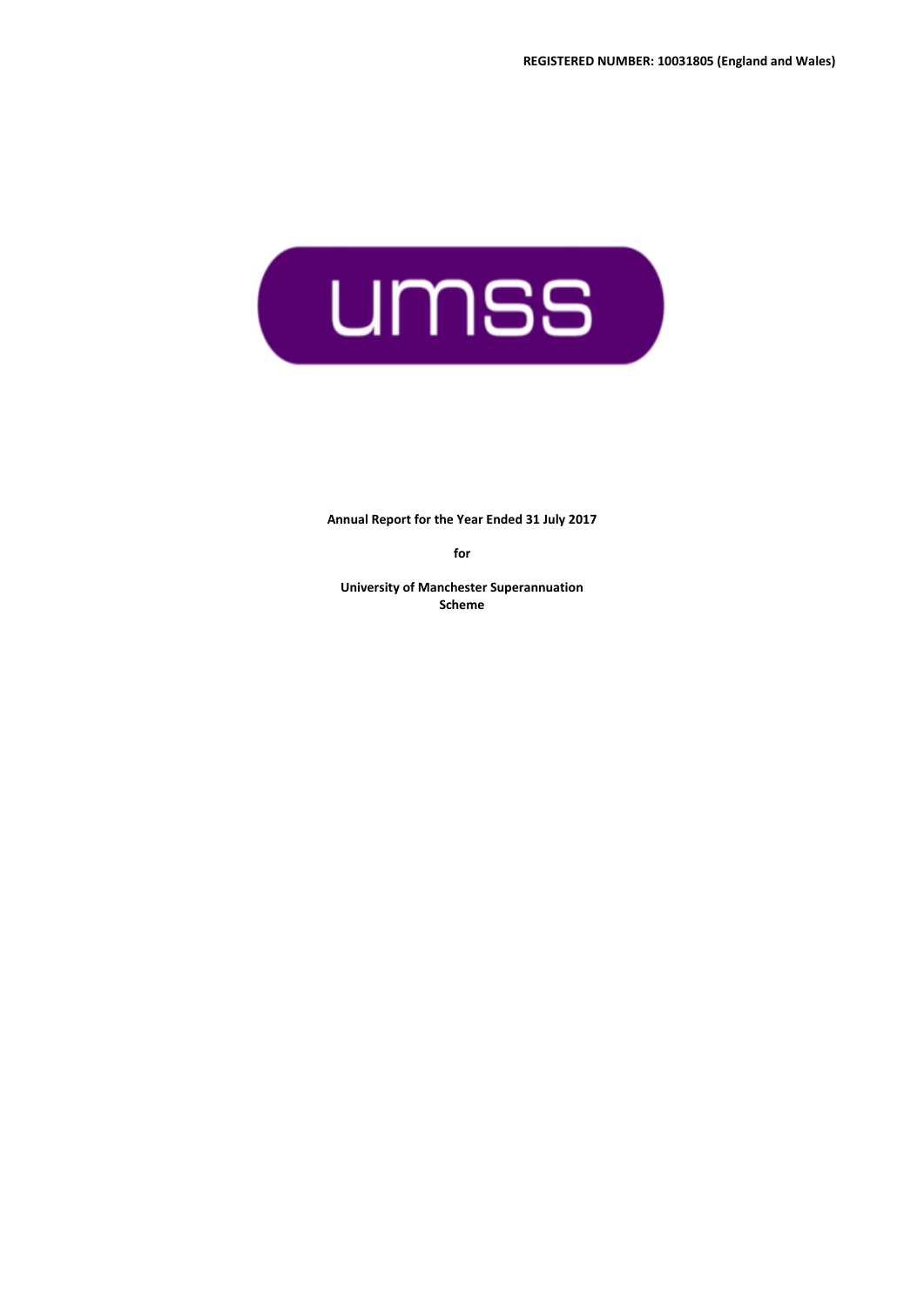# **Contents of the Annual Report for the Year Ended 31 July 2017**

|                                                                    | Page |
|--------------------------------------------------------------------|------|
| <b>Trustee and Advisers</b>                                        | 1    |
| <b>Report of the Trustee</b>                                       | 2    |
| <b>Summary of Contributions Payable</b>                            | 11   |
| <b>Trustee' Responsibilities Statement</b>                         | 12   |
| Report of the Independent Auditors on the Financial Statements     | 13   |
| <b>Statement of the Independent Auditors about Contributions</b>   | 15   |
| <b>Financial Statements:</b>                                       |      |
| <b>Statement of Changes in Net Assets Available for Benefits</b>   | 16   |
| <b>Net Assets Statement</b>                                        | 17   |
| <b>Notes to the Financial Statements</b>                           | 18   |
| <b>Actuary's Certification of Schedule of Contributions</b>        | 28   |
| Report on Actuarial Liabilities (forming part of the Report of the |      |
| Trustee)                                                           | 29   |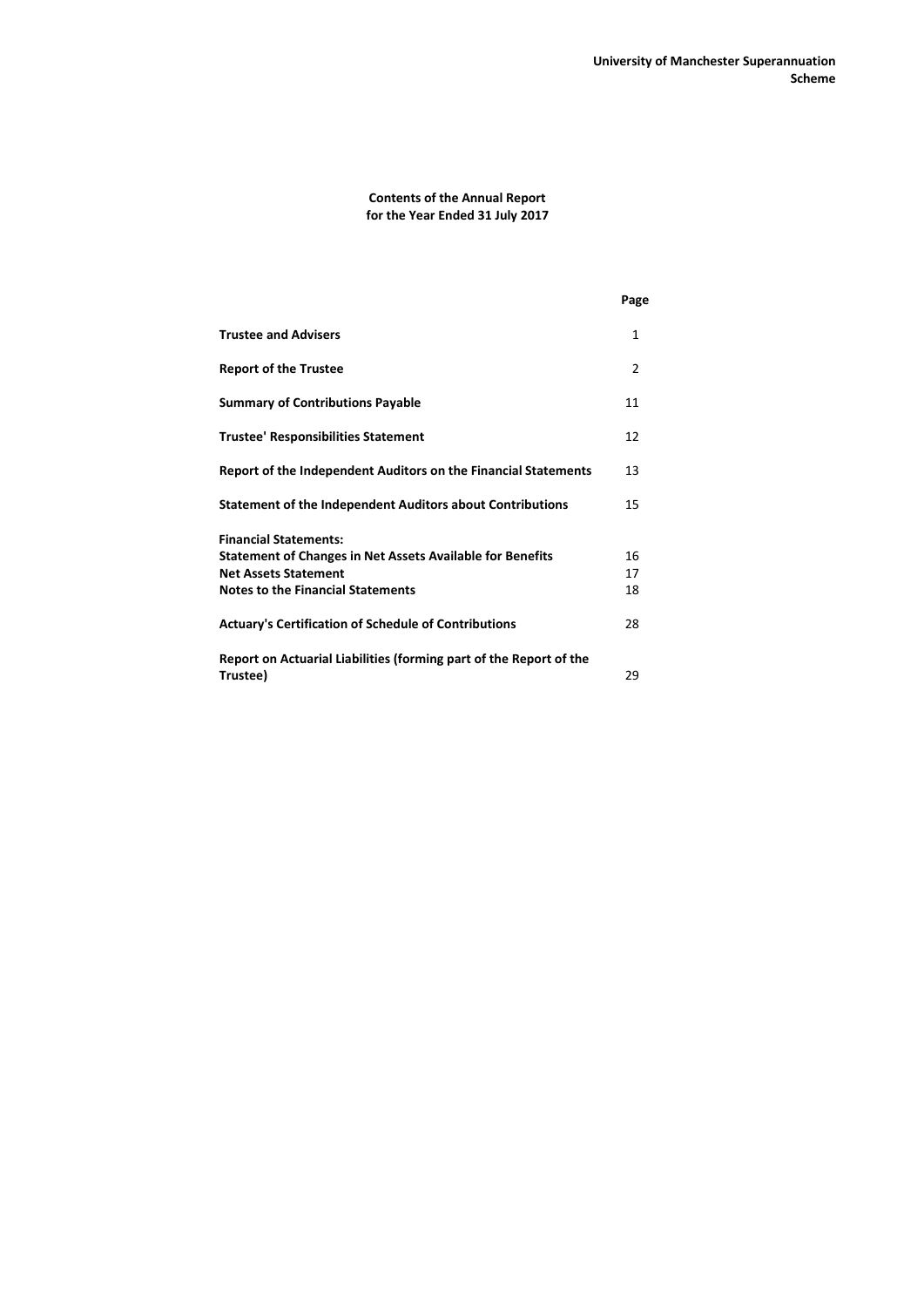## **Trustee and Advisers for the Year Ended 31 July 2017**

| <b>CHAIR:</b>                    | Mr J D Ferns                                                                                                                                                                     |
|----------------------------------|----------------------------------------------------------------------------------------------------------------------------------------------------------------------------------|
| <b>TRUSTEE BOARD:</b>            | <b>UMSS Limited</b>                                                                                                                                                              |
| <b>SECRETARY TO THE TRUSTEE:</b> | Mrs H Mawson                                                                                                                                                                     |
| <b>SPONSORING EMPLOYER:</b>      | The University of Manchester<br>Oxford Road<br>Manchester<br>M13 9PL                                                                                                             |
| <b>ENQUIRIES:</b>                | Mrs H Mawson<br><b>Head of Pensions</b><br>The University of Manchester<br>Pensions Office<br>John Owens Building<br>Oxford Road<br>Manchester, M13 9PL<br>UMSS@manchester.ac.uk |
| <b>ACTUARY:</b>                  | Mr C Cowling (FIA)<br>JLT Benefit Solutions Ltd<br>St James's House<br>7 Charlotte Street<br>Manchester<br>M14DZ                                                                 |
| <b>AUDITORS:</b>                 | <b>Grant Thornton UK LLP</b><br>4 Hardman Square<br>Spinningfields<br>Manchester<br><b>Greater Manchester</b><br>M3 3EB                                                          |
| <b>SOLICITORS:</b>               | <b>Walker Morris</b><br><b>Kings Court</b><br>12 King Street<br>Leeds<br>LS1 2HL                                                                                                 |
| <b>INVESTMENT CONSULTANT:</b>    | Mercer Limited<br><b>Belvedere</b><br>12 Booth Street<br>Manchester<br><b>M24AW</b>                                                                                              |
| <b>BANKERS:</b>                  | National Westminister Bank Plc<br>Spinningfields Square<br>Quay Street<br>Manchester<br><b>Greater Manchester</b><br>M3 3LY                                                      |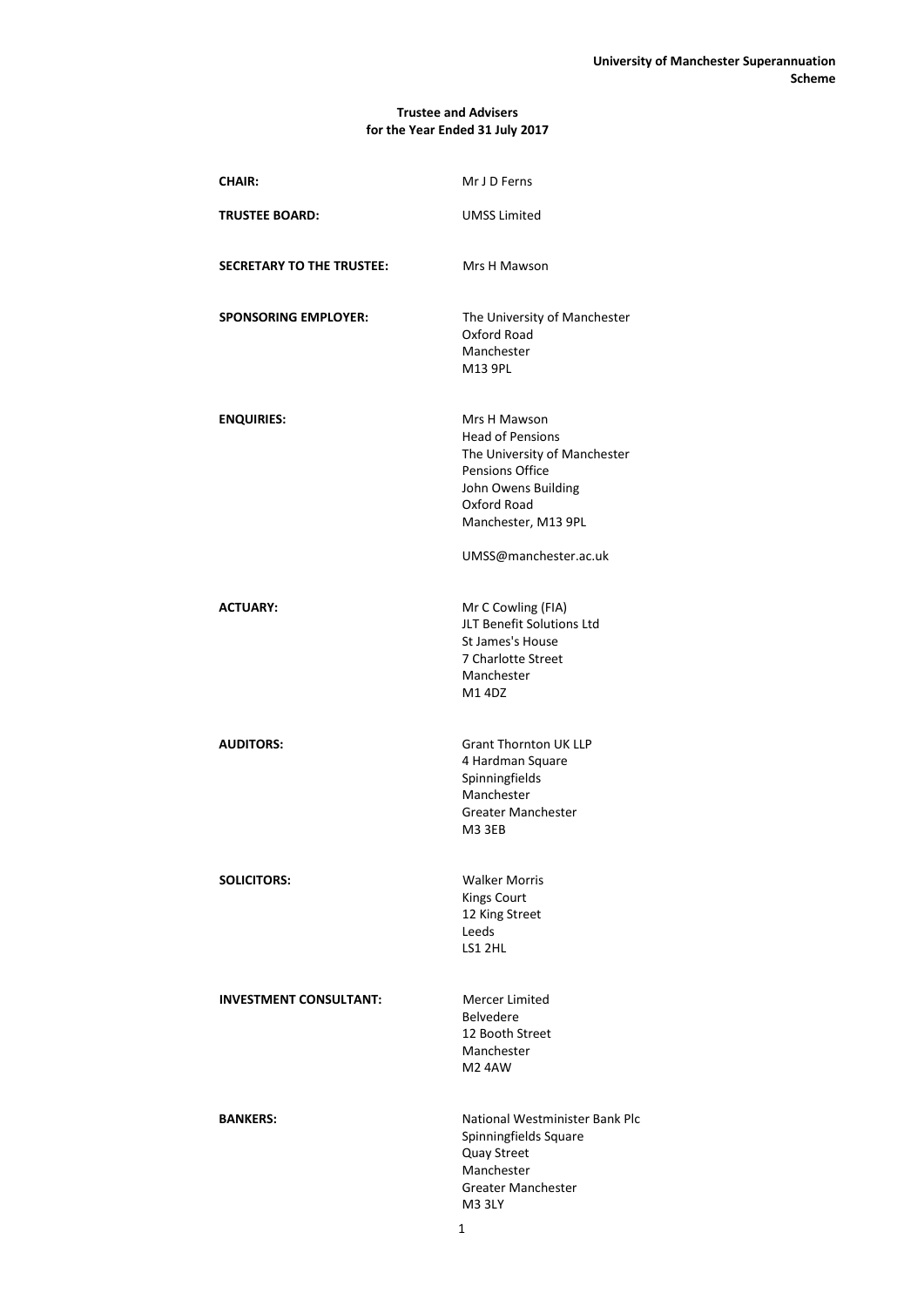The Trustee present their report for the year ended 31 July 2017.

This is the formal annual report about the running and finances of the University of Manchester Superannuation Scheme (UMSS) and is intended as a means of providing the specialist information required to comply with the Occupational Pension Schemes (Disclosure of Information) Regulations 1996. It has been prepared in accordance with regulations made under Section 41 of the Pensions Act 1995. It will be available to members and pensioners on request and published on the UMSS website. A shorter version entitled Pensions News will be sent to all UMSS members, pensioners and deferred members.

### **MANAGEMENT OF THE SCHEME**

The main purpose of UMSS is to provide retirement benefits for its members, who are drawn from staff of the University of Manchester, employed in grades 1 to 5, and staff of its associated employers. UMSS is operated as a trust fund. It is registered under the Finance Act 2004 and the Trustee (UMSS Limited) knows of no reason why this registration might be prejudiced or withdrawn. The principal employer is the University of Manchester, Oxford Road, Manchester M13 9PL.

UMSS Limited has been corporate trustee of UMSS since 22 April 1996. The Memorandum and Articles of Association of UMSS Limited provide for there to be nine directors of the company. Five directors are nominated by the University and four are elected by the membership of the Scheme - one active member from each of the three main categories of staff; administrative, manual and technical employees and one pensioner member. Directors are appointed for an initial term of three years.

| <b>University Nominated Directors</b> | <b>Member Elected Directors</b>       |
|---------------------------------------|---------------------------------------|
| Mr J Ferns (Chair)                    | Mr W Allan (Pensioners)               |
| (appointed 1 June 2015)               | (re-elected 17 November 2017)         |
| Professor CT Agnew                    | Mr P Leigh (Technical Staff)          |
| (re-appointed 16 January 2015)        | (re-elected 21 October 2016)          |
| Dr S Merrywest                        | Mr M Mullin (Manual Staff)            |
| (re-appointed 31 March 2017)          | (elected 24 April 2014)               |
| Mrs JN Shelton                        | Mr K McDermott (Administrative Staff) |
| (re-appointed 31 July 2015)           | (elected 10 October 2016)             |
| Mr H Peters                           |                                       |
| (appointed 1 April 2016)              |                                       |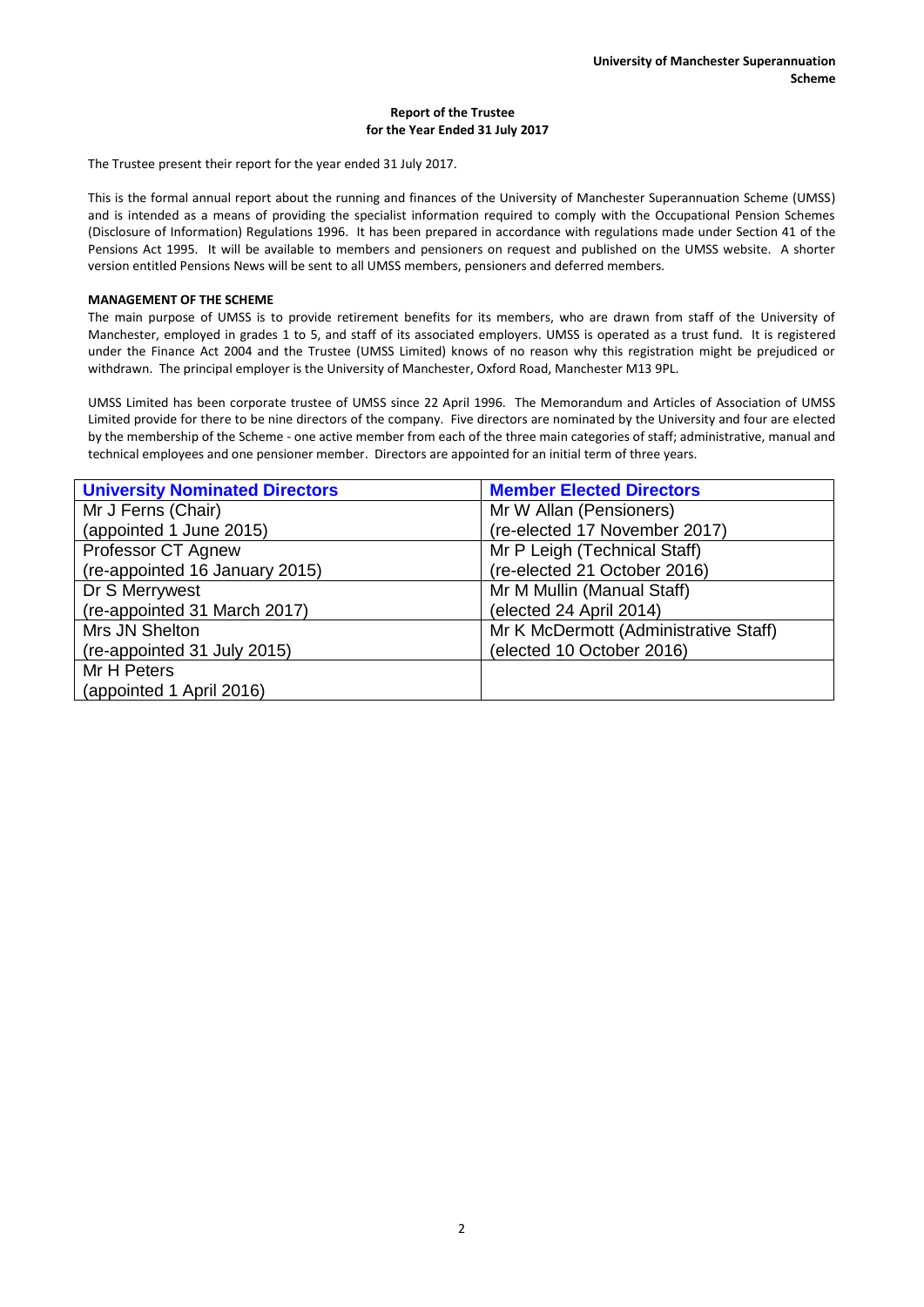# **SCHEME ADVISERS**

| <b>Fund and Investment Managers</b>                                                                                                                                                                                                                                                                                                                                                                        | <b>Short Name</b> | <b>Address</b>                                            |
|------------------------------------------------------------------------------------------------------------------------------------------------------------------------------------------------------------------------------------------------------------------------------------------------------------------------------------------------------------------------------------------------------------|-------------------|-----------------------------------------------------------|
| Schroder Private Equity Fund of Funds II<br><b>Aberdeen SVG</b>                                                                                                                                                                                                                                                                                                                                            | Aberdeen          | 31 Gresham Street, London, EC2V 7QA                       |
| Lime Property Fund Unit Trust<br><b>Aviva Investors</b>                                                                                                                                                                                                                                                                                                                                                    | Aviva             | No 1 Poultry, London, EC2R 8EJ                            |
| <b>BlackRock NTR Renewable Power Fund</b><br><b>BlackRock Investment Management (UK) Ltd</b>                                                                                                                                                                                                                                                                                                               | <b>BlackRock</b>  | 12 Throgmorton Avenue, London, EC2N 2DL                   |
| Vintage Fund VI Offshore, L.P.<br>GS Private Equity Partners 2004 Offshore Holdings, L.P.<br>Goldman Sachs Asset Management L.P                                                                                                                                                                                                                                                                            | GSAM              | 200 West, New York 10282 New York                         |
| Broad Street Real Estate Credit Partners II Offshore Feeder Fund<br>L.P.<br>Goldman Sachs & Co                                                                                                                                                                                                                                                                                                             | GS&Co             | 200 West, New York 10282 New York                         |
| GS Hedge Fund Portfolio Institutional plc<br>Goldman Sachs Asset Management International                                                                                                                                                                                                                                                                                                                  | GSAMI             | Peterborough Court, 133 Fleet Street, London,<br>EC4A 2BB |
| ICG - Longbow Real Estate Debt Instruments III S.a.r.I<br>ICG - Longbow                                                                                                                                                                                                                                                                                                                                    | ICG-Longbow       | Juxon House, 100 St Pauls Churchyard,<br>London, EC4M 8BU |
| LaSalle Real Estate Debt Strategies II GP<br><b>LaSalle Investment Management</b>                                                                                                                                                                                                                                                                                                                          | LaSalle           | 1 Curzon Street, London, W1J 5HD                          |
| AAA-AA-A Bonds-All Stocks Index<br>AAA-AA-A Bonds-Over 15 years Index<br>Cash<br>High Yield Bond<br>Index Linked Leverage Gilt Funds<br>Leverage Gilt Funds<br>LPI Property Fund<br>Over 15 years Index-Linked Gilts<br><b>Sterling Liquidity</b><br>UK Equity (5% Capped) Passive<br>World Developed Equity Index<br>World Developed Equity Index GBP Hedged<br>Legal & General Investment Management Ltd | LGIM              | One Coleman Street, London, EC2R 5AA                      |
| M&G European Loan Fund C GBP<br>M&G Real Estate Debt Fund II & III<br>M&G Real Estate Debt Fund LP<br>M&G Secured Property Fund Income Fund<br>M&G Investment Management Ltd                                                                                                                                                                                                                               | M&G               | Laurence Pountney Hill, London, EC4R OHH                  |
| North Haven Credit Partners II<br><b>Morgan Stanley Investment Management</b>                                                                                                                                                                                                                                                                                                                              | Morgan Stanley    | 1585 Broadway, New York,<br>New York 10036                |
| Pictet Institutional Emerging Local Currency Debt-Z GBP<br><b>Pictet Asset Management Ltd</b>                                                                                                                                                                                                                                                                                                              | Pictet            | Moor House, 120 London Wall, London, EC2Y<br>5ET          |
| Real Estate Finance Fund L.P.GAM (U.K.) Ltd<br>Fund managed by Renshaw Bay LLP until 02/10/2015<br>GAM (U.K.) Ltd                                                                                                                                                                                                                                                                                          | Renshaw Bay       | 63 St James's Street, London, SW1A 1LY                    |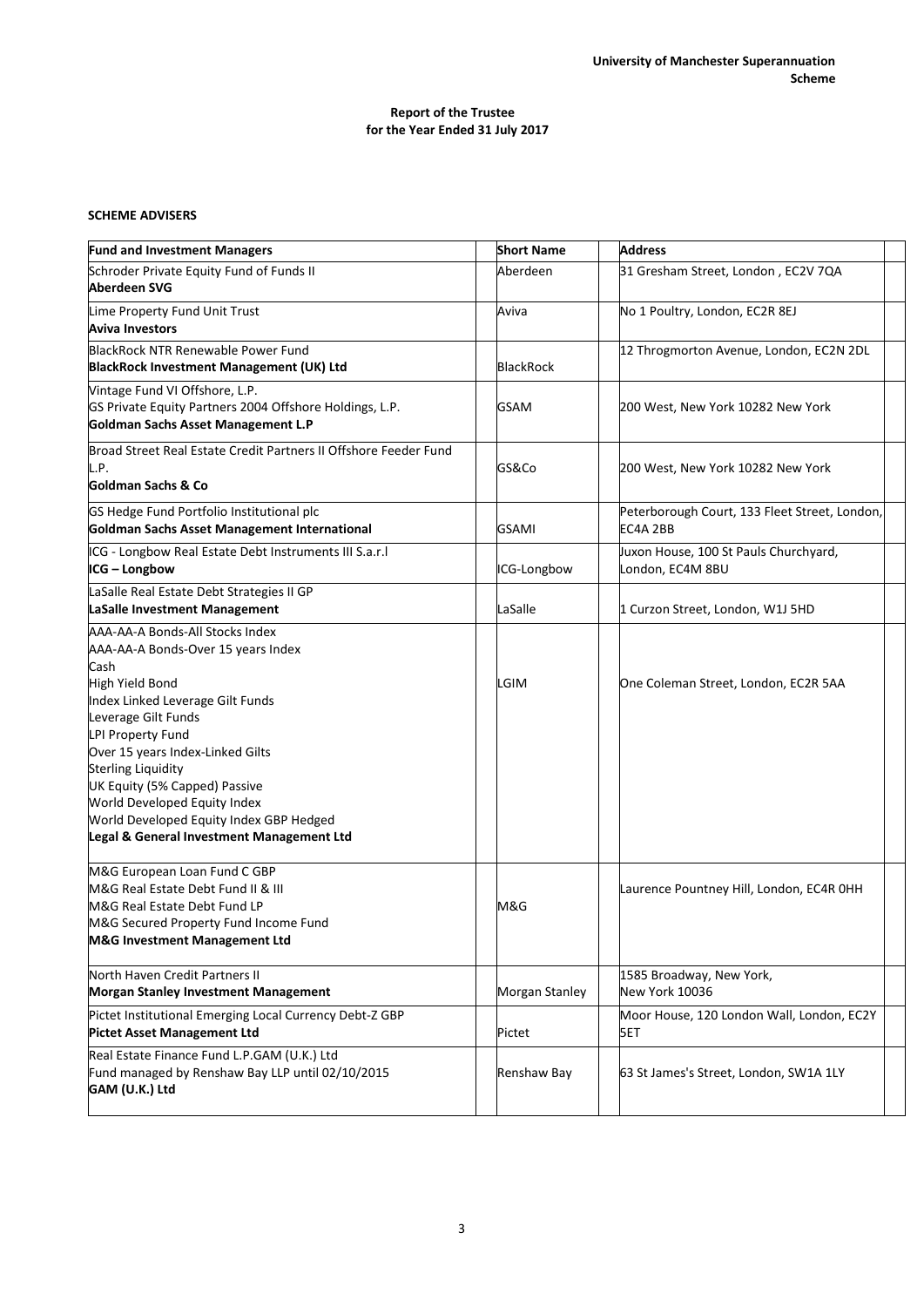## **PARTICIPATING EMPLOYERS**

| <b>FANTICIPATING EIVIPLOTENS</b>                   |                            |                                     |
|----------------------------------------------------|----------------------------|-------------------------------------|
| Employer                                           | <b>Participation began</b> | <b>Employees at 31 July</b><br>2017 |
| The University of Manchester                       | 22 July 1925               | 3,102                               |
| <b>HECSU</b>                                       | 1 February 1996            |                                     |
| The University of Manchester Innovation Centre Ltd | 1 February 1998            | 8                                   |
| <b>International Society</b>                       | 1 February 1999            | 6                                   |
| Manchester Innovation Ltd                          | 1 June 2003                | 0                                   |
| Graduate Prospects Ltd                             | 1 February 2004            | 22                                  |
| The University of Manchester I3 Ltd                | 1 October 2004             | 36                                  |
| The University of Manchester Conferences Ltd       | 1 February 2006            | 294                                 |
| Total                                              |                            | 3,469                               |

Although there were no current employees of Manchester Innovation Ltd at the year end, it remains a participating employer.

## **RELATED PARTIES**

The University of Manchester provides administration, financial accounting and pension payroll services for the Scheme. The cost, which is recharged to UMSS, amounted to £189,097 (2016: £169,029). The amount due from the University at 31 July 2017 was £nil (2016: £nil) and amounts due from participating employers at 31 July 2017 were also £nil (2016: £nil).

The following directors of UMSS Limited are members of UMSS. These members are entitled to receive benefits on the same basis as all other members: Mr W Allan, Mr P Leigh, Mr H Peters, Mr M Mullin and Mr K McDermott.

### **FINANCIAL DEVELOPMENT**

The financial statements have been prepared and audited in accordance with regulations made under Sections 41(1) and (6) of the Pensions Act 1995.

## **ACTUARIAL STATUS OF THE SCHEME**

The relevant Actuarial Statements from the valuation conducted as at 31 July 2016 certified by the Scheme Actuary on 31 October 2017, appear at the end of this Report and Financial Statements.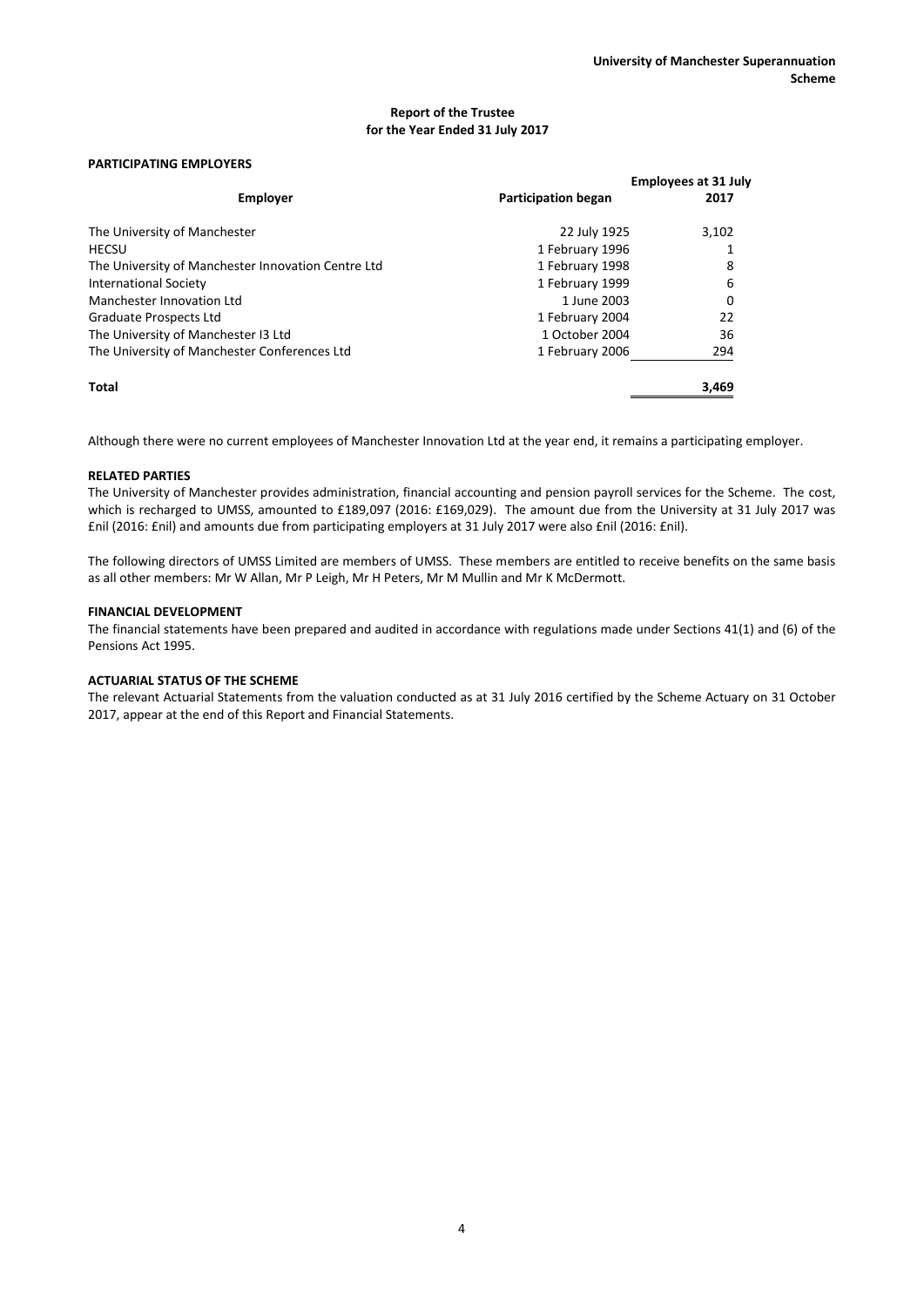## **MEMBERSHIP**

Details of membership of the scheme during the year are shown below:

| <b>Active members</b>                        |       |       |       |
|----------------------------------------------|-------|-------|-------|
| At start of year                             |       | 3,331 |       |
| Prior year adjustments                       |       | 54    |       |
| New members joining                          |       | 663   |       |
|                                              |       |       |       |
|                                              |       | 4,048 |       |
| Members retiring                             | (54)  |       |       |
| Deaths in service                            | (3)   |       |       |
| Transfers to other pension schemes           | (15)  |       |       |
| Members leaving prior to pensionable age     | (196) |       |       |
| Members leaving with refunds                 | (311) |       |       |
|                                              |       | (579) |       |
|                                              |       |       |       |
| At end of year                               |       |       | 3,469 |
| <b>Pensioners</b>                            |       |       |       |
| At start of year                             |       | 2,184 |       |
| Prior year adjustments                       |       | (3)   |       |
| Members retiring                             |       | 58    |       |
| Deferred pensioners reaching pensionable age |       | 50    |       |
| Spouses and dependants                       |       | 27    |       |
|                                              |       |       |       |
|                                              |       | 2,316 |       |
| Deaths during year                           |       | (80)  |       |
|                                              |       |       |       |
| At end of year                               |       |       | 2,236 |
| <b>Deferred pensioners</b>                   |       |       |       |
| At start of year                             |       | 2,813 |       |
| Prior year adjustments                       |       | 39    |       |
| Deferred pensioners during year              |       | 196   |       |
|                                              |       |       |       |
|                                              |       | 3,048 |       |
| Deferred pensioners reaching pensionable age | (50)  |       |       |
| Deaths during year                           | (9)   |       |       |
| Transfers to other pension schemes           | (17)  |       |       |
|                                              |       | (76)  |       |
|                                              |       |       |       |
| At end of year                               |       |       | 2,972 |
| Total membership at 31 July 2017             |       |       | 8,677 |
|                                              |       |       |       |

The prior year adjustments relate to the timing of the person leaving/joining the scheme and when the reports are run. Previously the reports were not picking up people dated into previous periods, this has now been rectified and going forward although there will still be timing issues year on year.

#### **PENSION INCREASES**

Increases were made on 1 April 2017 to pensions being paid to retired members and to deferred benefits held by early leavers as provided for in the Scheme rules. The increase was exclusive of Guaranteed Minimum Pensions and amounted to 2.5% for benefits earned before 1 April 2012 (matching the rise in the Retail Prices Index over the 12 months to 31 December 2016) and 1.6% on benefits earned after 31 March 2012 (matching the rise in the Consumer Prices Index over the 12 months to 31 December 2016).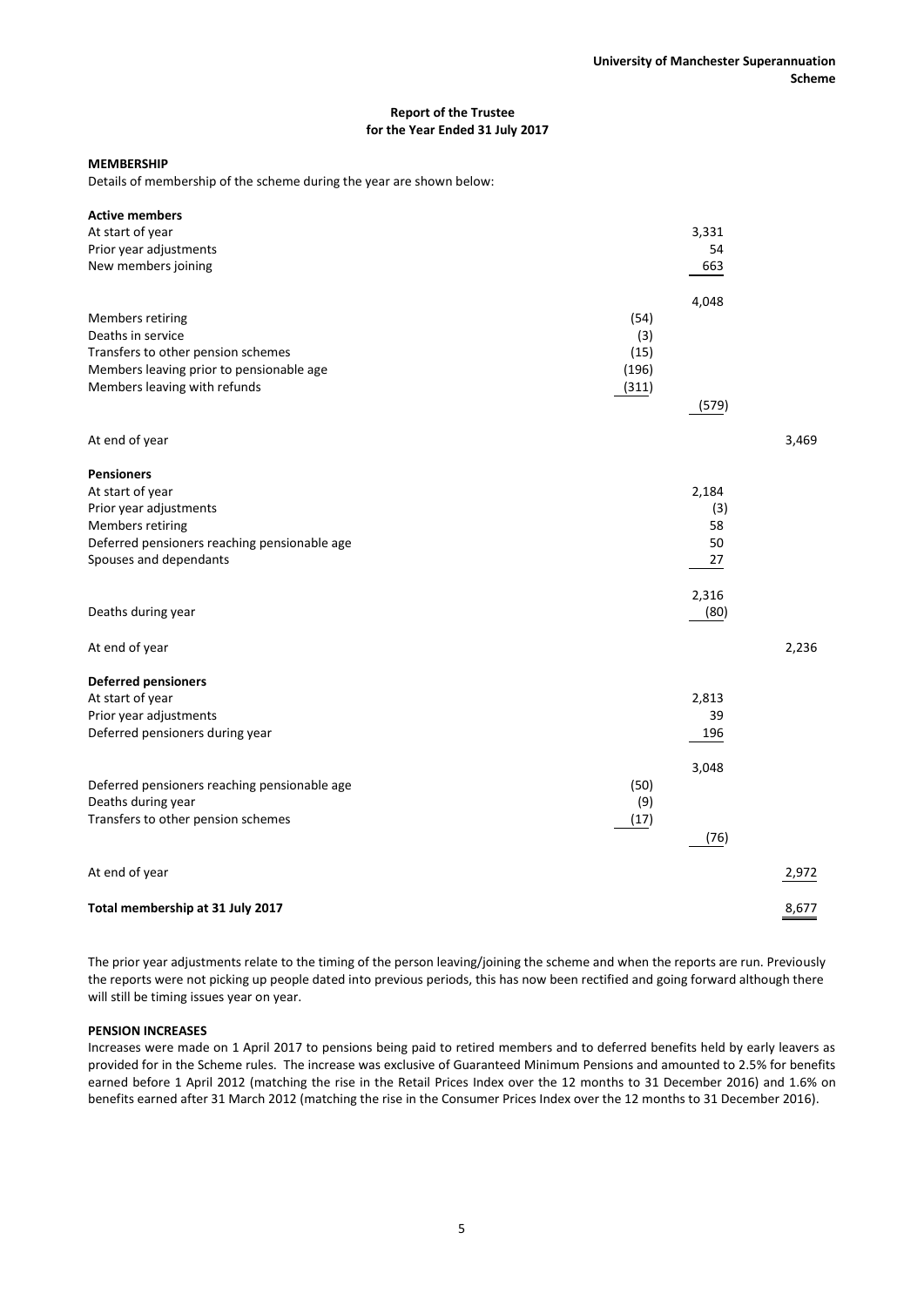## **TRANSFER VALUES**

Transfer values paid during the year to other registered schemes outside the Public Sector Transfer Club were calculated in accordance with regulations issued under Section 97 of the Pension Schemes Act 1993 and did not include an allowance for discretionary benefits. None of the transfer values were less than the amount provided by paragraph (1) of Section 97 of the Pension Schemes Act 1993. Transfer values received during the year were exchanged for rights in UMSS in accordance with the Transfer Club regulations. The number of individual transfers in completed during the year was 2 (2016:4) and the number of individual transfers out was 32 (2016: 21).

UMSS began to participate in the Public Sector Transfer Club on 1 October 1998. From 1 January 2004 UMSS Limited, on actuarial advice, suspended individual transfers in to the Scheme from all schemes that do not participate in the Public Sector Transfer Club.

From 1 October 2008 regulations came into force that require Trustee of pension schemes to set the assumptions used in calculating Cash Equivalent Transfer Values. UMSS Limited has consulted with the actuary and has complied with the new regulations from 1 October 2008.

With effect from 15 April 2016, on actuarial advice, UMSS ceased to participate in the Public Sector Transfer Club.

### **CONTRIBUTIONS**

The fund of UMSS contains the contributions paid by both the participating employers and members, together with income derived from investments and capital gains on the sale of investments, from which benefits are paid out.

During the year active members in the final salary section contributed 7.5% of pensionable salaries; members of the CARE section contributed 6.5% of pensionable salaries. For members who fund their membership via PensionChoice, the salary exchange plan for employees of the University, UMC and UMI3, the contribution rate for members is 0% and the employer contributes 27.25% for final salary members and 26.25% for CARE members. The University and participating employers paid 19.75% of pensionable salaries for non PensionChoice members towards the on-going cost. The University paid £6.0m p.a. towards the deficit in accordance with the Recovery Plan agreed following the 31 July 2013 actuarial valuation.

Further details in respect of contributions are detailed on page 19 and in note 2.

#### **CHANGE IN THE FUND**

At the beginning of the year the total net assets of the Scheme were £500,694,157. As a result of net additions from dealings with members of £9,672,767 and net returns on investments of £43,136,027 the net assets of the Scheme had a market value of £553,502,951 as at 31 July 2017.

#### **CUSTODIAL ARRANGEMENTS**

The majority of the Scheme's assets are invested in pooled funds and so the Trustee does not need to directly appoint custodians for those assets. The Trustee will monitor the custodial arrangements in respect of the pooled funds in which the Scheme's assets are invested and the Scheme's auditor is also authorised to make whatever investigations it deems necessary as part of the annual audit procedure.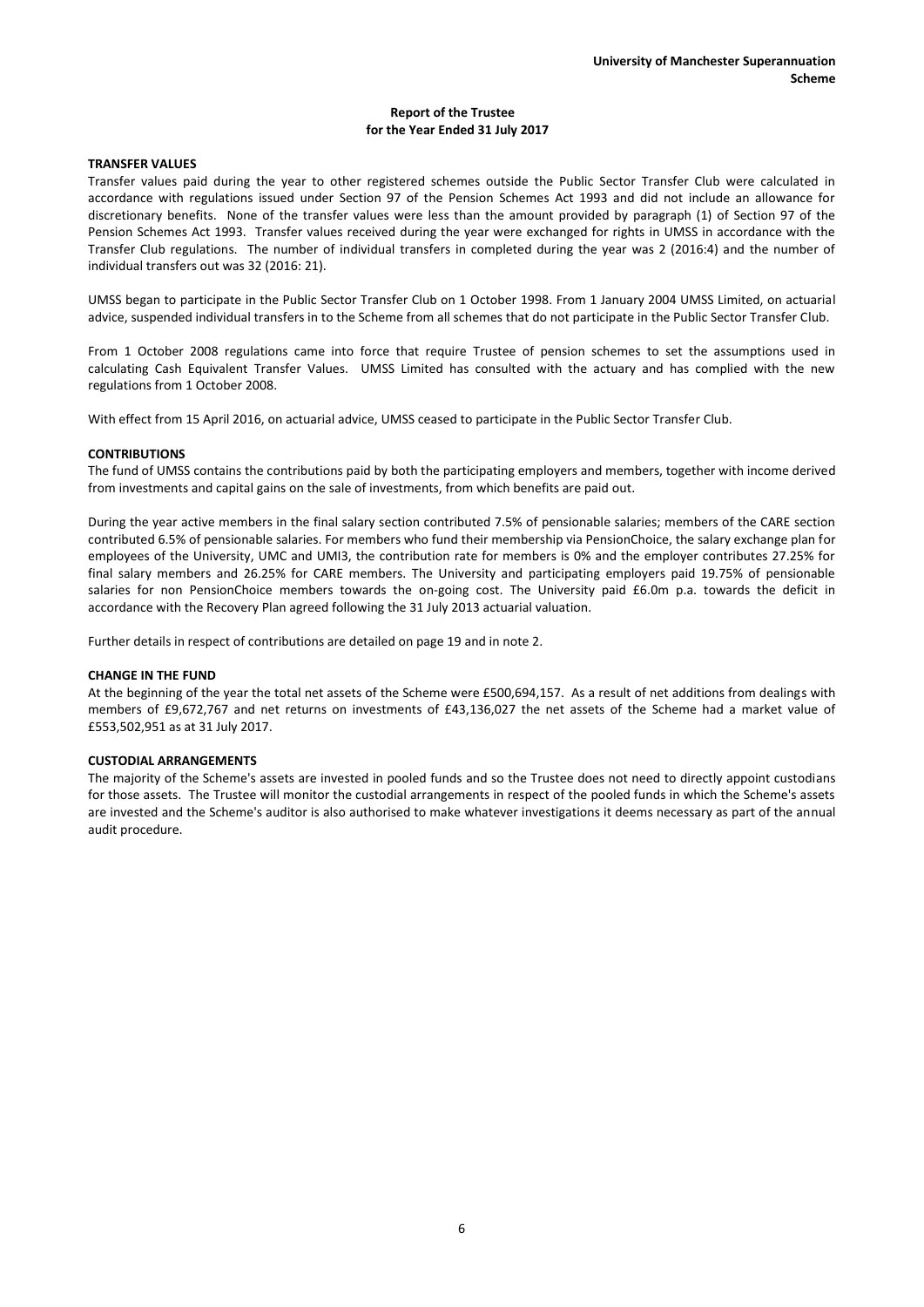### **INVESTMENT MANAGEMENT THE FUND**

The investments comprising the fund of UMSS have been managed during the year by the investment managers listed on page 3.

It is the policy of the Trustee to maximise the expected return on assets whilst not exposing the assets of the Scheme to undue risk. This policy gives due emphasis to the spread of the Scheme's assets over the various categories of investment. It is the Trustee's policy that single investments should not represent a significant proportion of the Scheme's total assets. The Scheme's assets are invested in accordance with the employer-related investment regulations.

The overall investment policy is determined by the Trustee after it has taken appropriate advice. Day to day investment decisions are delegated to investment managers who operate within the guidelines laid down by the Trustee. The majority of assets are held in unitised funds. Working balances and money pending investment are held in Trustee bank accounts or cash vehicles with the investment managers.

LGIM manages equities, bonds, LDI and cash on behalf of the Scheme. These assets comprised around 68% of the Scheme's assets at the year-end, which is around 3% higher than at the beginning of the year.

The Scheme currently invests in three property funds managed by Aviva, M&G and LGIM respectively.

With regard to the Scheme's other investments, exposure to private equity is via funds operated by GSAM and Aberdeen. The Scheme also invests in infrastructure through a fund managed by BlackRock. In addition, the Scheme holds shares in a fund managed by M&G that invests in secured loans, a fund managed by Morgan Stanley that invests in private debt, and a fund managed by Pictet that invests in emerging market debt.

The Scheme also invests with five real estate debt managers. The Scheme invests in three real estate debt funds managed by M&G, the first of which has drawn down €18.3m with no further drawdowns to come and the other two have currently drawn down approximately £12.0m in total as at 31 July 2017 out of a commitment of £15.0m. At the same date the Longbow fund had drawn down approximately £13.8m out of a commitment of £15.0m, while the LaSalle fund had drawn down £13.0m out of a commitment of £15.0m, and the GAM fund had drawn down £14.1m out of a commitment of £15.0m. Finally the GS&Co fund had drawn down \$12.7m out of a commitment of \$20.0m.

The Scheme holds a small investment in a fund of hedge funds vehicle and over the course of the year has been gradually reducing exposure to this.

In addition, UMSS Ltd has delegated power via a Board resolution to the Finance Director of the University of Manchester, to manage those short-term deposits on a day to day basis that are not held by any of the external investment managers.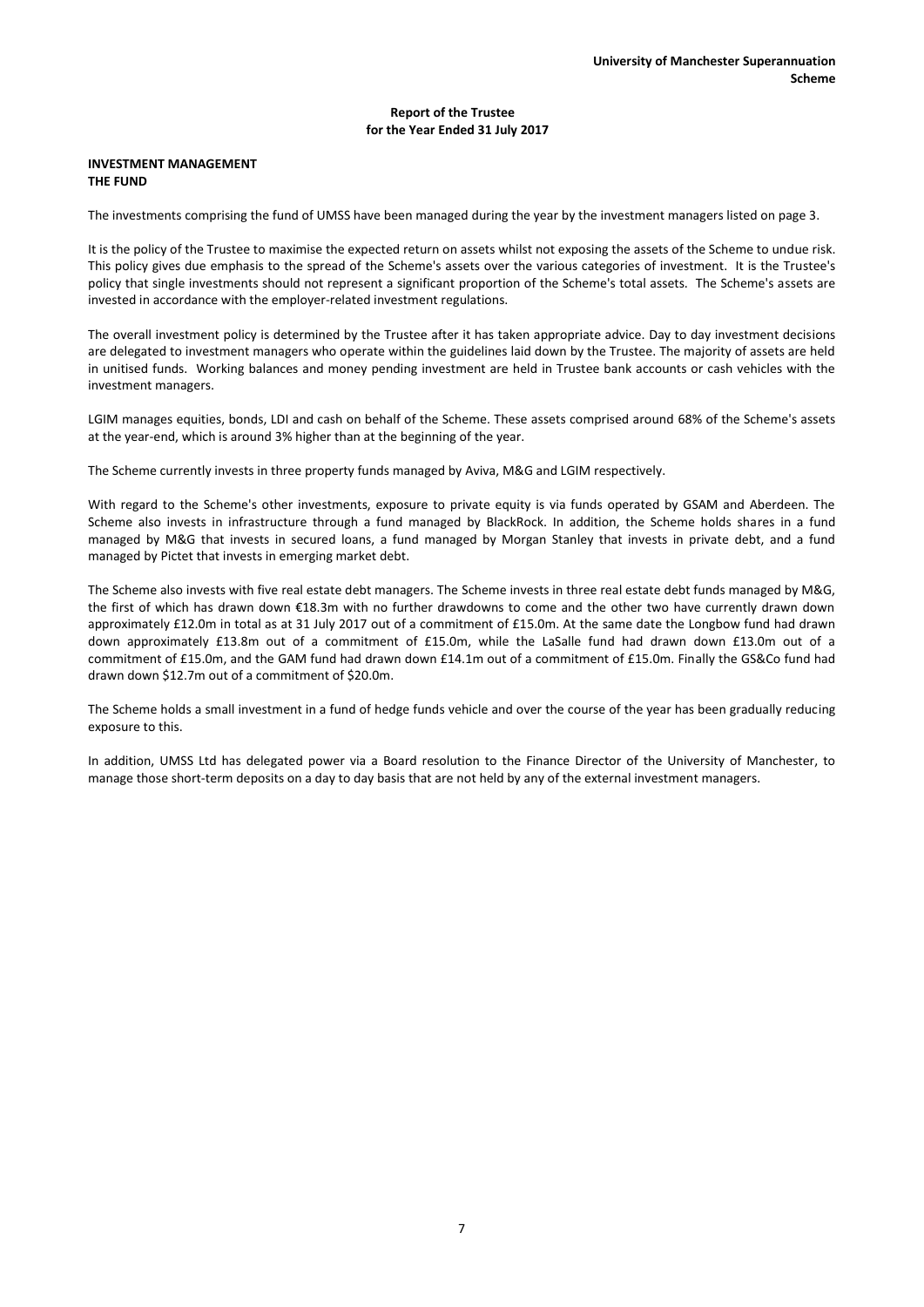#### **INVESTMENT MANAGEMENT – continued**

## **STATEMENT OF INVESTMENT PRINCIPLES**

UMSS Ltd has drawn up a Statement of Investment Principles as required by section 35 of the Pensions Act 1995 and subsequent legislation. The Statement is reviewed annually. A copy is on the website and available to members on request.

#### **ASSET ALLOCATION**

The Fund is invested in a diversified mix of assets. The tables below show the distribution of the invested assets as at 31 July 2017, first by manager and then by asset class.

| <b>Manager</b>     | <b>Market Value</b><br>(£000's) | (%)   |
|--------------------|---------------------------------|-------|
| LGIM (Main)        | 364,317                         | 68.3  |
| Aviva              | 16,607                          | 3.1   |
| LGIM (Property)    | 25,336                          | 4.8   |
| GSAM, GS&CO, GSAMI | 14,956*                         | 2.8   |
| Aberdeen SVG       | 284*                            | 0.1   |
| M&G                | 49,030*                         | 9.2   |
| Pictet             | 12,350                          | 2.3   |
| <b>ICG Longbow</b> | 10,284*                         | 1.9   |
| <b>Blackrock</b>   | 16,075*                         | 3.0   |
| LaSalle            | 8,750*                          | 1.6   |
| <b>GAM</b>         | 8,443*                          | 1.6   |
| Morgan Stanley     | $7,132*$                        | 1.3   |
| <b>Total</b>       | 533,564                         | 100.0 |

Source: Investment Managers. Figures may not sum due to rounding.

\* Assets values as at 30 June 2017 / 31 March 2017 (allowing for subsequent cash flows) due to infrequency of valuations of illiquid assets. All foreign currencies converted to sterling as at 31 July 2017 FX rates.

|                                    | <b>Market</b> |       |
|------------------------------------|---------------|-------|
| <b>Asset Class</b>                 | Value(£000's) | (%)   |
| <b>Global Equities</b>             | 190,782       | 35.8  |
| Liability Driven Investments (LDI) | 143,325       | 26.9  |
| High Yield Bonds                   | 20,002        | 3.7   |
| Secured Income Property            | 66,935        | 12.5  |
| Hedge Funds                        | $11*$         | 0     |
| Private Equity                     | 9,666         | 1.8   |
| Secured Loans                      | 22,734*       | 4.3   |
| <b>Emerging Market Debt</b>        | 12,350        | 2.3   |
| <b>Real Estate Debt</b>            | 41,476*       | 7.8   |
| Cash/Money Market                  | 10,207        | 1.9   |
| Infrastructure                     | 16,076        | 3.0   |
| <b>Total</b>                       | 533,564       | 100.0 |

Source: Investment Managers. Figures may not sum due to rounding.

\* Assets values as at 30 June 2017 / 31 March 2017 (allowing for subsequent cash flows) due to infrequency of valuations of illiquid assets. All foreign currencies converted to sterling as at 31 July 2017 FX rates.

As at 31 July 2017, excluding AVC investments and short term deposits in bank accounts, the Scheme's assets were valued at £533,564,134. Exposure to equities was 35.8%, LDI was 26.9%, property was 12.5%, cash was 1.9% and 22.9% to 'alternative' investments, which includes high yield debt, secured loans, hedge funds, private equity, infrastructure, emerging market debt and real estate debt.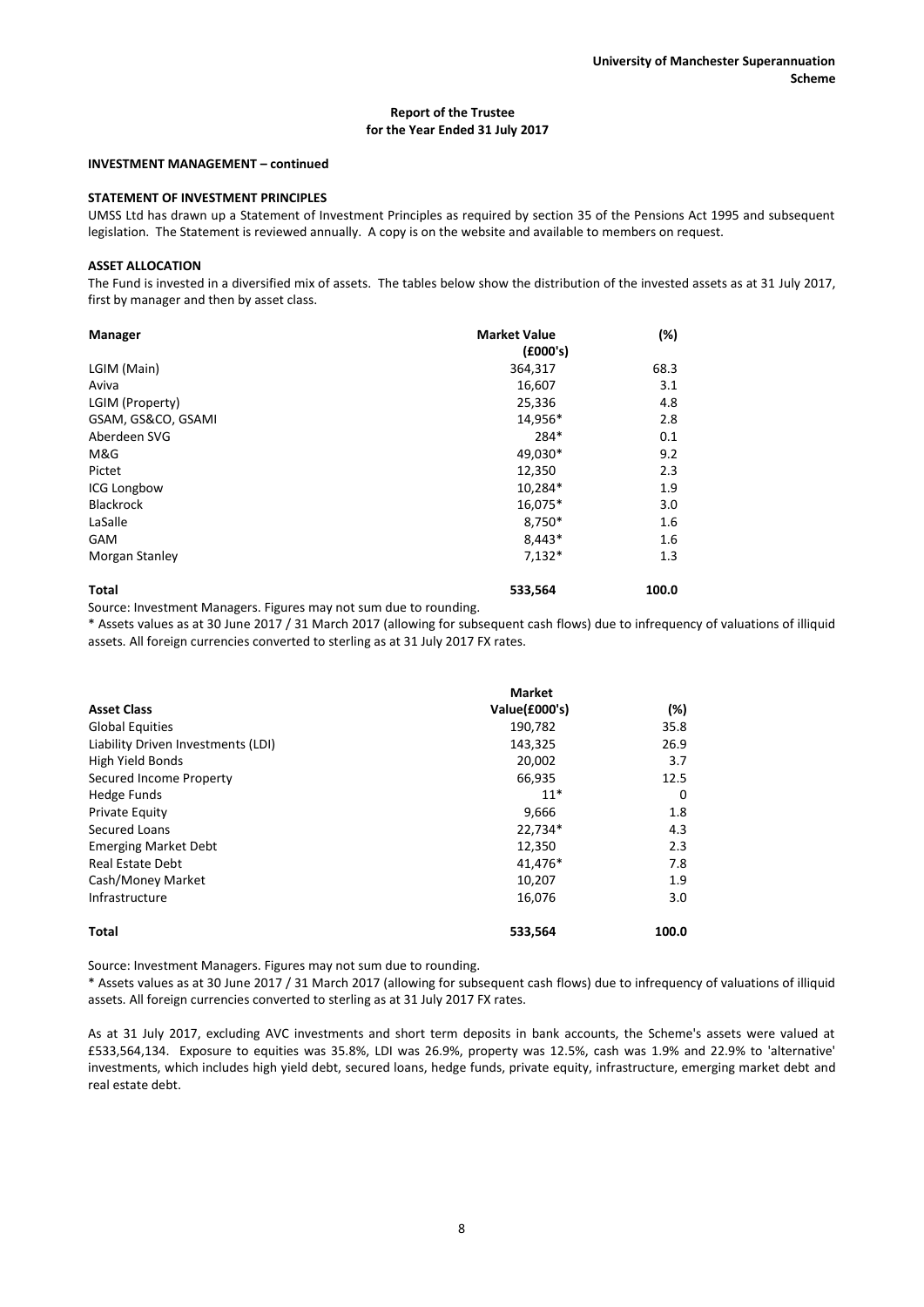#### **INVESTMENT MANAGEMENT - continued**

### **INVESTMENT REVIEW**

Over the 12 month period to 31 July 2017, growth assets posted strong returns with equity markets in particular continuing to surge on the back of generally positive economic data and the largely accommodative monetary policies of the world's major central banks. Defensive assets did not experience the same level of positive returns across the board, with yield rises in some regions leading to negative returns for some bond assets. A number of key political events including the aftermath of the UK referendum result, the unexpected victory for Donald Trump in the US Presidential Election in November 2016 and the UK General Election in June 2017 led to some market volatility during the period, though this was generally contained. Overall the year has seen very low levels of market volatility.

In the UK, despite the triggering of Article 50 in March 2017 by Prime Minister Theresa May there remains significant political and economic uncertainty surrounding the nature of the UK's exit from the European Union. The General Election in June 2017, which resulted in a hung parliament, served to further bolster these uncertainties. Economists now forecast UK real GDP growth for 2017 to be 1.6% (compared with forecasts of 2.2% prior to the referendum) while inflation, as measured by the change in the Consumer Price Index, is expected to be 2.9% - reflecting the depreciation of sterling.

Financial markets continue to be sensitive to the actions of the world's major central banks. In the US, the Federal Reserve Bank (the "Fed") increased its target rate by 0.25% at each of its December, March and June meetings and noted plans for reducing the size of its balance sheet going forward. Elsewhere, in Europe economic sentiment continued to strengthen, suggesting the economic recovery is gathering momentum. Following the European Central Bank's ("ECB") announcement in December 2016 that its extended Quantitative Easing programme would continue until December 2017 at the earliest, albeit at a slightly reduced pace of asset purchases, it announced in March 2017 that further stimulus to this is unlikely to be needed in the near term. In the UK, subdued growth expectations culminated in further loosening of monetary policy by the Bank of England in August 2016, which led to a downward shift in government bond yields though this was later revised. The Bank of Japan announced an explicit shift to yield curve targeting in September 2016, whilst market sentiment and investor confidence appears to be growing. Emerging markets benefitted from positive economic and corporate momentum and saw capital inflows over the year.

### **Equities**

At a global level, developed markets as measured by the FTSE World Index, returned 18.5%, meanwhile a return of 22.4% was recorded by the FTSE AW Emerging Markets Index.

At a regional level, European markets returned 24.6% as indicated by the FTSE World Europe ex UK Index. UK stocks as measured by the FTSE All Share Index returned 14.9%. The FTSE USA Index returned 17.1%, while the FTSE Japan Index returned 16.1%. Equity market total return figures are in sterling terms over the year to 31 July 2017.

## **Fixed interest**

UK Government Bonds as measured by the FTSE Gilts All Stocks Index returned -2.5%, while long dated issues as measured by the corresponding Over 15 Year Index returned -5.0%.

The FTSE All Stocks Index Linked Gilts Index returned 3.9% with the corresponding Over 5 Year Index returning 4.1%.

Corporate debt as measured by the Bank of America Merrill Lynch Sterling Non Gilts Index returned 1.2%.

Bond market total return figures are in sterling terms over the year to 31 July 2017.

#### **Property**

UK property investors continued to benefit from the improving property market. Over the 12 month period to 31 July 2017, the IPD UK All Property Index returned 8.4%.

#### **Currencies**

Over the year to 31 July 2017, Sterling fell c.0.7% against the US Dollar from \$1.33 to \$1.32. Sterling appreciated c.7.1% against the Yen from ¥136.07 to ¥145.67, and also depreciated against the Euro by c.5.8% from €1.19 to €1.12 over the same period.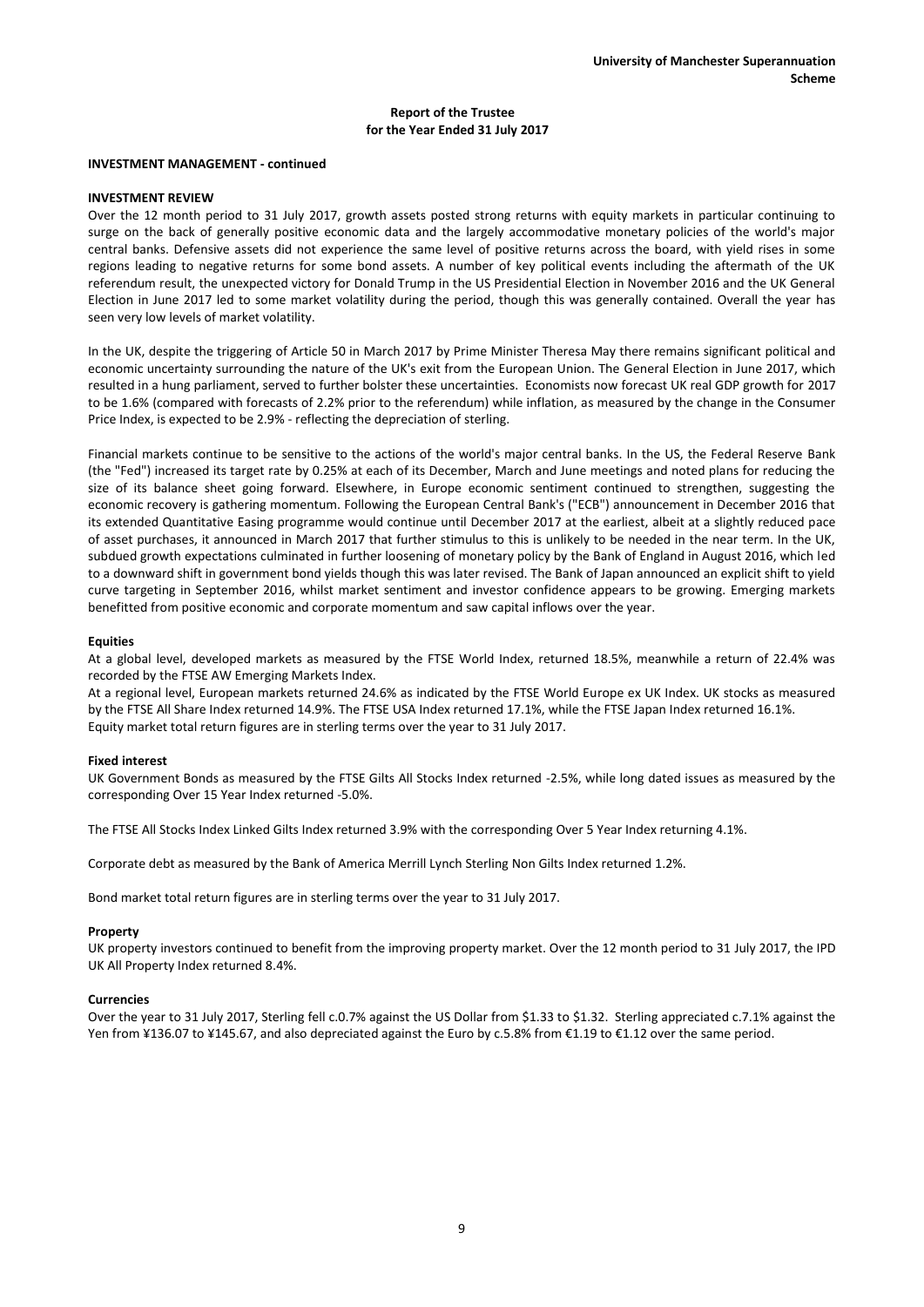#### **INVESTMENT MANAGEMENT - continued**

### **INVESTMENT PERFORMANCE**

The Trustee reviews the performance of the fund on a quarterly basis and normally meets the managers at least annually. Whilst the majority of the underlying assets are freely marketable, a number of the unitised investments (property, private equity, hedge funds and real estate debt) are not readily marketable. The performance of the main portfolio (equities, high yield bonds, LDI and cash, gross of fees) and also the total assets (main portfolio plus alternative asset classes, net of fees) over 1, 3 and 5 years to 30 June 2017 are set out in the table below:

|                     | 1 Year | 3 Years | 5 Years |
|---------------------|--------|---------|---------|
|                     | Fund   | Fund    | Fund    |
|                     | (% )   | $(\%)$  | (%)     |
| Main Portfolio      | 14.8   | 9.3     | 9.9     |
| <b>Total Assets</b> | 12.8   | 9.2     | 9.3     |

Source: Investment Managers/Mercer.

Comments on the performance of funds outside the main portfolio are set out below.

#### **Property Assets**

The Scheme's property funds Aviva Lime, M&G Secure Property Income and LGIM LPI Property returned 7.4%, 6.7% and 7.5% respectively over the twelve months to 30 June 2017 (all net of manager fees - source: Investment Managers / Mercer calculations).

## **Alternative Assets**

The secured loans fund managed by M&G returned 6.4% and the emerging markets debt fund managed by Pictet returned 7.4% over the same period (again, both net of fees).

#### **RESPONSIBLE INVESTMENT AND CORPORATE GOVERNANCE**

The Trustee believes that good stewardship and environmental, social and governance (ESG) issues may have a material impact on investment returns. The Trustee has given the investment managers full discretion when evaluating ESG issues and in exercising right and stewardship obligations attached to the Scheme's investments.

Similarly, the Scheme's voting rights are exercised by its investment managers in accordance with their own corporate governance policies, and taking account of current best practice including the UK Corporate Governance Code and the UK Stewardship Code.

Equity managers who are regulated by appropriate UK (or other relevant) authorities are expected to report on their adherence to the UK Stewardship Code on an annual basis.

#### **VOLUNTARY CODE OF BEST PRACTICE**

The Myners principles codify best practice in investment decision-making. Whilst compliance with the principles is voluntary, pension fund Trustee are expected to consider their applicability to their own fund and report on a 'comply or explain' basis how they have used them.

The principles were initially published in 2001 following a Government sponsored review of institutional investment by Paul Myners, which found shortcomings in the expertise and organisation of investment decision-making by pension fund Trustee.

In March 2008 the Government consulted on proposals to update the Myners principles. This led to the publication of a revised set of six principles for Defined Benefit (DB) schemes in October 2008, together with the establishment of an Investment Governance Group (IGG) to oversee the industry-led framework for the application of the principles.

While there are now only six DB principles, in place of the original ten, their scope is largely unchanged. The principles continue to emphasise the essentials of investment governance, notably the importance of effective decision-making, clear investment objectives and a focus on the nature of each scheme's liabilities. The principles also require that Trustee include a statement of the scheme's policy on responsible ownership in the Statement of Investment Principles and report periodically to members on the discharge of these responsibilities.

The Trustee, together with its professional advisers, regularly reviews how it stands in relation to the revised Myners principles.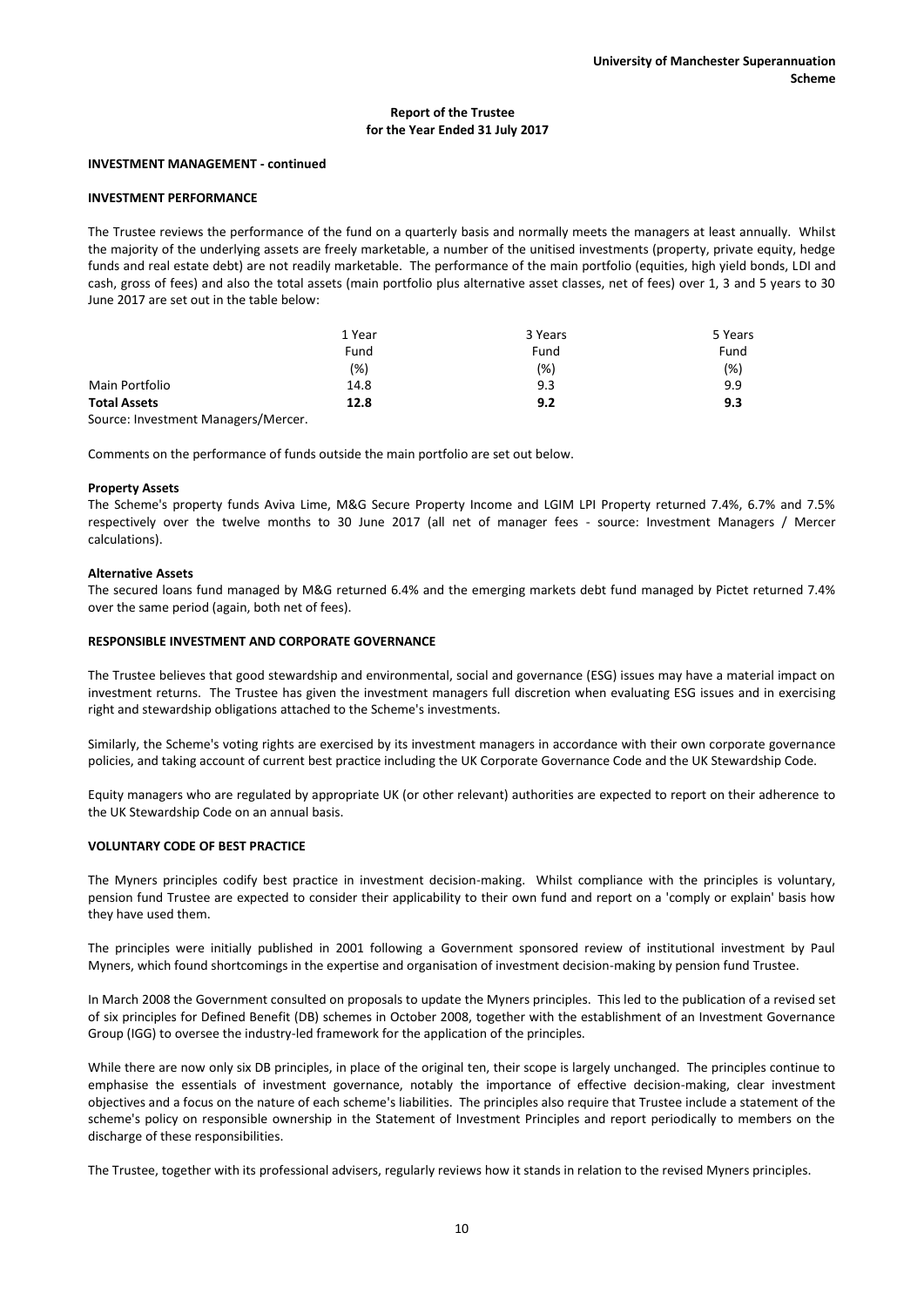## **Summary of Contributions Payable During the Scheme Year Ended 31 July 2017**

**Contributions payable under the Schedule of Contributions** 

£

| <b>Employer</b>                                |            |
|------------------------------------------------|------------|
| Normal                                         | 2,636,500  |
| Deficit funding                                | 6,120,000  |
| PensionChoice                                  | 16,648,515 |
| <b>Employee</b>                                |            |
| Normal                                         | 816,295    |
| Total contributions payable under the Schedule | 26,221,310 |
| <b>Other contributions</b>                     |            |
| Additional voluntary contributions             | 36,442     |
| Total contributions payable to the Scheme      | 26,257,752 |

This Summary of Contributions has been prepared by, or on behalf of, and is the responsibility of the Trustee. It sets out the employer and member contributions payable to the Scheme under the Schedule of Contributions certified by the actuary on 16 July 2014 in respect of the Scheme year ended 31 July 2017. The scheme auditor reports on contributions payable under the Schedule in the Auditor's Statement about Contributions.

As at 31 July 2017, 82% of members used PensionChoice to fund their membership of UMSS.

In all material respects, contributions payable were paid in accordance with the Schedule of Contributions dated 16 July 2014.

Signed on behalf of the Trustee:

..............................................................................

UMSS Limited

Date: .............................................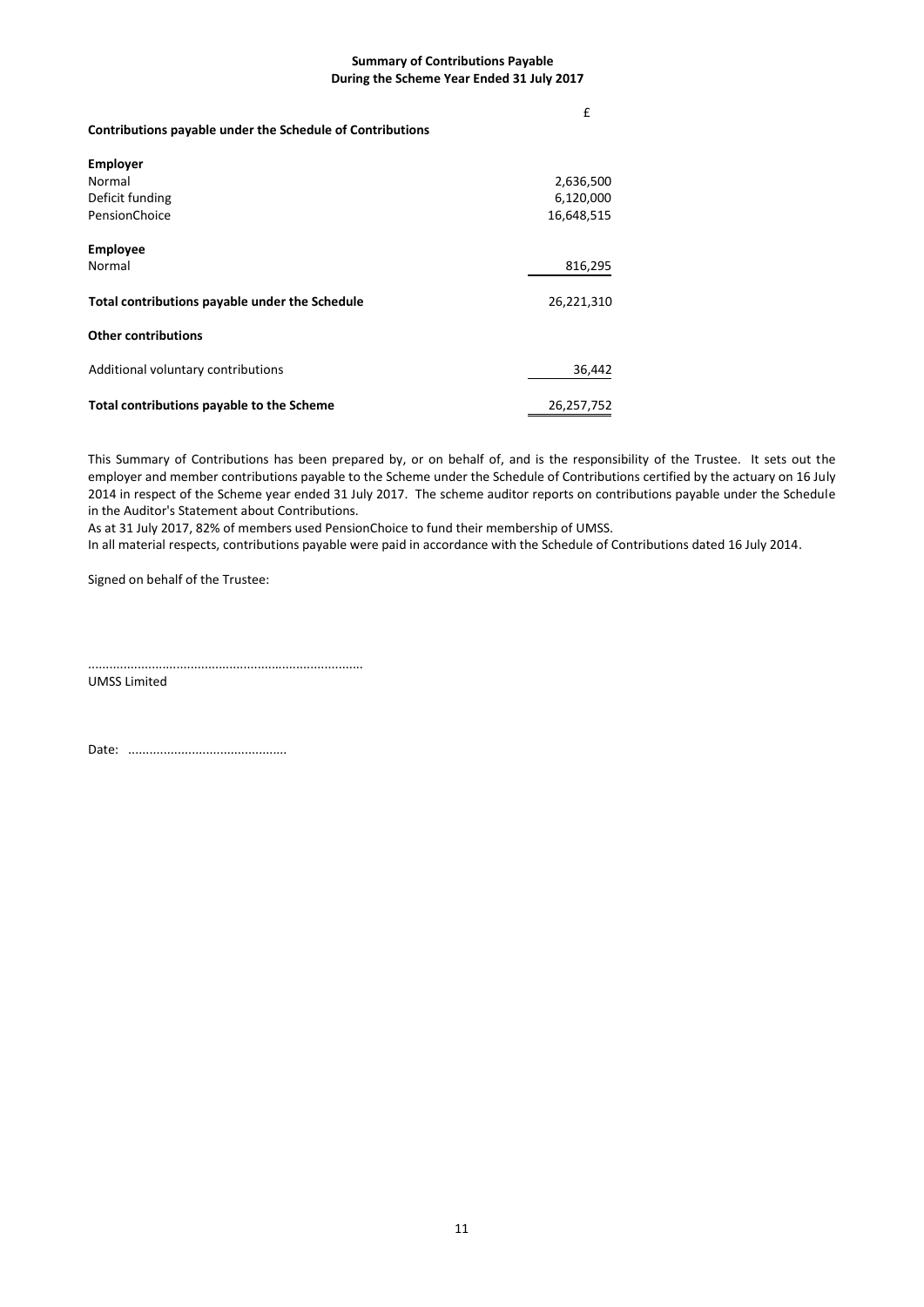## **Trustee's Responsibilities Statement for the Year Ended 31 July 2017**

The financial statements, which are prepared in accordance with UK Generally Accepted Accounting Practice, including Financial Reporting Standard 102 'The Financial Reporting Standard applicable in the UK and Republic of Ireland', are the responsibility of the trustee. Pension scheme regulations require UMSS Ltd to make available to Scheme members, beneficiaries and certain other parties, audited financial statements for each Scheme year which:

- show a true and fair view of the financial transactions of the Scheme during the Scheme year and of the amount and disposition at the end of the Scheme year of its assets and liabilities, other than liabilities to pay pensions and benefits after the end of the Scheme year; and

- contain the information specified in the Schedule to the Occupational Pension Schemes (Requirement to obtain Audited Accounts and a Statement from the Auditor) Regulations 1996, including a statement as to whether the financial statements have been prepared in accordance with the Statement of Recommended Practice "Financial Reports of Pension Schemes."

UMSS Ltd has supervised the preparation of the financial statements and have agreed suitable accounting policies, to be applied consistently, making any estimates and judgements on a prudent and reasonable basis.

UMSS Ltd is also responsible for making available certain other information about the scheme in the form of an Annual Report.

UMSS Ltd is responsible under pensions legislation for ensuring that there is prepared, maintained and from time to time revised a Schedule of Contributions showing the rates of contributions payable towards the Scheme by or on behalf of the employer and the active members of the Scheme and the dates on or before which such contributions are to be paid. UMSS Ltd is also responsible for keeping records in respect of contributions received in respect of any active member of the Scheme and for monitoring whether contributions are made to the Scheme by the employers in accordance with the Schedule of Contributions and with the Scheme rules and recommendations of the actuary. Where breaches of the schedule occur, UMSS Ltd is required by the Pensions Acts 1995 and 2004 to consider making reports to the Pension Regulator and the members.

UMSS Ltd also has a general responsibility for ensuring that adequate accounting records are kept and for taking such steps as are reasonably open to it to safeguard the assets of the Scheme and to prevent and detect fraud and other irregularities, including the maintenance of an appropriate system of internal control.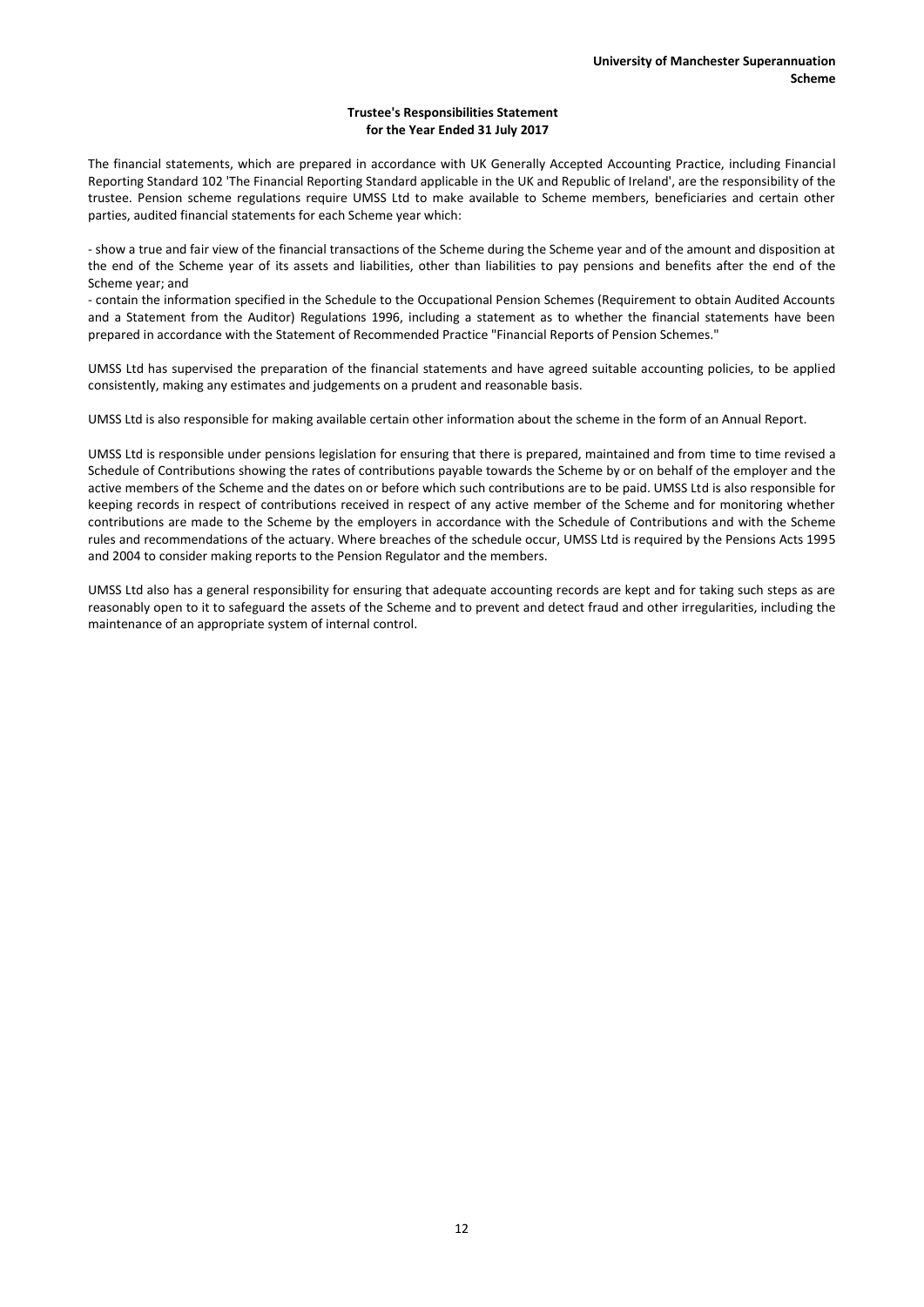## **Report of the Independent Auditors to the Trustee of University of Manchester Superannuation Scheme**

## **Opinion**

We have audited the financial statements of University of Manchester Superannuation Scheme for the year ended 31 July 2017 which comprise the fund account, the statement of net assets and notes to the financial statements, including a summary of significant accounting policies. The financial reporting framework that has been applied in their preparation is applicable law and United Kingdom Accounting Standards, including Financial Reporting Standard 102 'The Financial Reporting Standard applicable in the UK and Republic of Ireland' (United Kingdom Generally Accepted Accounting Practice).

In our opinion the financial statements:

- show a true and fair view of the financial transactions of the scheme during the year ended 31 July 2017, and of the amount and disposition at that date of its assets and liabilities, other than the liabilities to pay pensions and benefits after the end of the year;
- have been properly prepared in accordance with United Kingdom Generally Accepted Accounting Practice; and
- contain the information specified in Regulation 3 of, and the Schedule to, the Occupational Pension Schemes (Requirement to obtain Audited Accounts and a Statement from the Auditor) Regulations 1996, made under the Pensions Act 1995.

#### **Basis for opinion**

We conducted our audit in accordance with International Standards on Auditing (UK) (ISAs (UK)) and applicable law. Our responsibilities under those standards are further described in the Auditor's responsibilities for the audit of the financial statements section of our report. We are independent of the scheme in accordance with the ethical requirements that are relevant to our audit of the financial statements in the UK, including the FRC's Ethical Standard, and we have fulfilled our other ethical responsibilities in accordance with these requirements. We believe that the audit evidence we have obtained is sufficient and appropriate to provide a basis for our opinion.

### **Who we are reporting to**

This report is made solely to the scheme's Trustee, as a body, in accordance with the Pensions Act 1995 and Regulations made thereunder. Our audit work has been undertaken so that we might state to the scheme's Trustee those matters we are required to state to them in an auditor's report and for no other purpose. To the fullest extent permitted by law, we do not accept or assume responsibility to anyone other than the scheme's Trustee as a body, for our audit work, for this report, or for the opinions we have formed.

## **Conclusions relating to going concern**

We have nothing to report in respect of the following matters in relation to which the ISAs (UK) require us to report to you where:

- the Trustee's use of the going concern basis of accounting in the preparation of the financial statements is not appropriate; or
- the Trustee has not disclosed in the financial statements any identified material uncertainties that may cast significant doubt about the scheme's ability to continue to adopt the going concern basis of accounting for a period of at least twelve months from the date when the financial statements are authorised for issue.

## **Other information**

The Trustee are responsible for the other information. The other information comprises the information included in the annual report set out on pages 2 to 12 and 28 to 30, other than the financial statements and our auditor's report thereon. Our opinion on the financial statements does not cover the other information and, except to the extent otherwise explicitly stated in our report, we do not express any form of assurance conclusion thereon.

In connection with our audit of the financial statements, our responsibility is to read the other information and, in doing so, consider whether the other information is materially inconsistent with the financial statements or our knowledge obtained in the audit or otherwise appears to be materially misstated. If we identify such material inconsistencies or apparent material misstatements, we are required to determine whether there is a material misstatement in the financial statements or a material misstatement of the other information. If, based on the work we have performed, we conclude that there is a material misstatement of this other information, we are required to report that fact.

We have nothing to report in this regard.

#### **Responsibilities of Trustee for the financial statements**

As explained more fully in the Trustee's responsibilities statement set out on page 12, the scheme's Trustee are responsible for the preparation of financial statements which show a true and fair view, and for such internal control as the Trustee determine is necessary to enable the preparation of financial statements that are free from material misstatement, whether due to fraud or error.

In preparing the financial statements, the Trustee are responsible for assessing the pension scheme's ability to continue as a going concern, disclosing, as applicable, matters related to going concern and using the going concern basis of accounting unless the Trustee either intend to liquidate the scheme or to cease operations, or have no realistic alternative but to do so.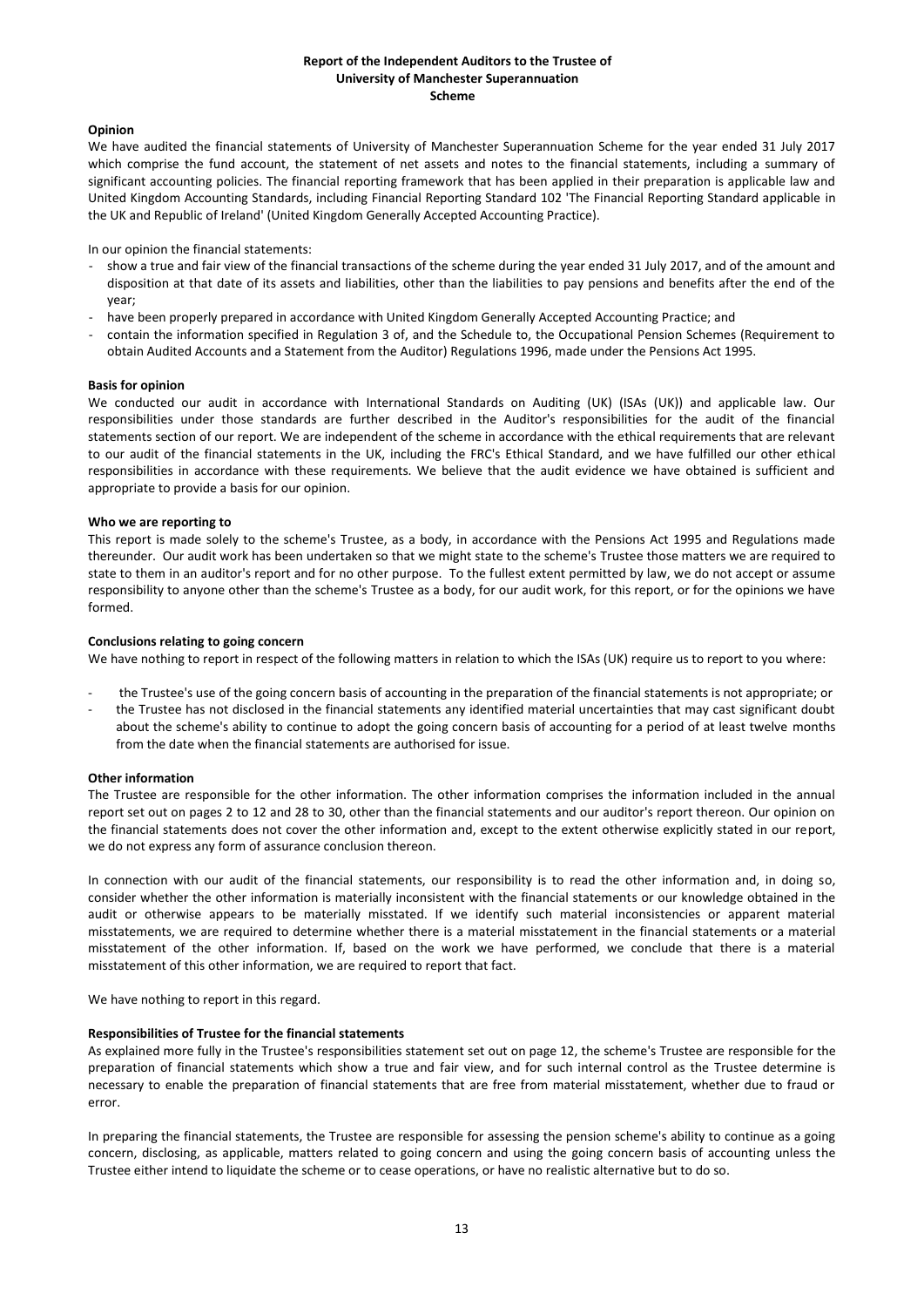### **Auditor's responsibilities for the audit of the financial statements**

Our objectives are to obtain reasonable assurance about whether the financial statements as a whole are free from material misstatement, whether due to fraud or error, and to issue an auditor's report that includes our opinion. Reasonable assurance is a high level of assurance, but is not a guarantee that an audit conducted in accordance with ISAs (UK) will always detect a material misstatement when it exists. Misstatements can arise from fraud or error and are considered material if, individually or in the aggregate, they could reasonably be expected to influence the economic decisions of users taken on the basis of these financial statements.

A further description of our responsibilities for the audit of the financial statements is located on the Financial Reporting Council's website at: www.frc.org.uk/auditorsresponsibilities. This description forms part of our auditor's report.

Grant Thornton UK LLP Statutory Auditor, Chartered Accountants Manchester

Date: .............................................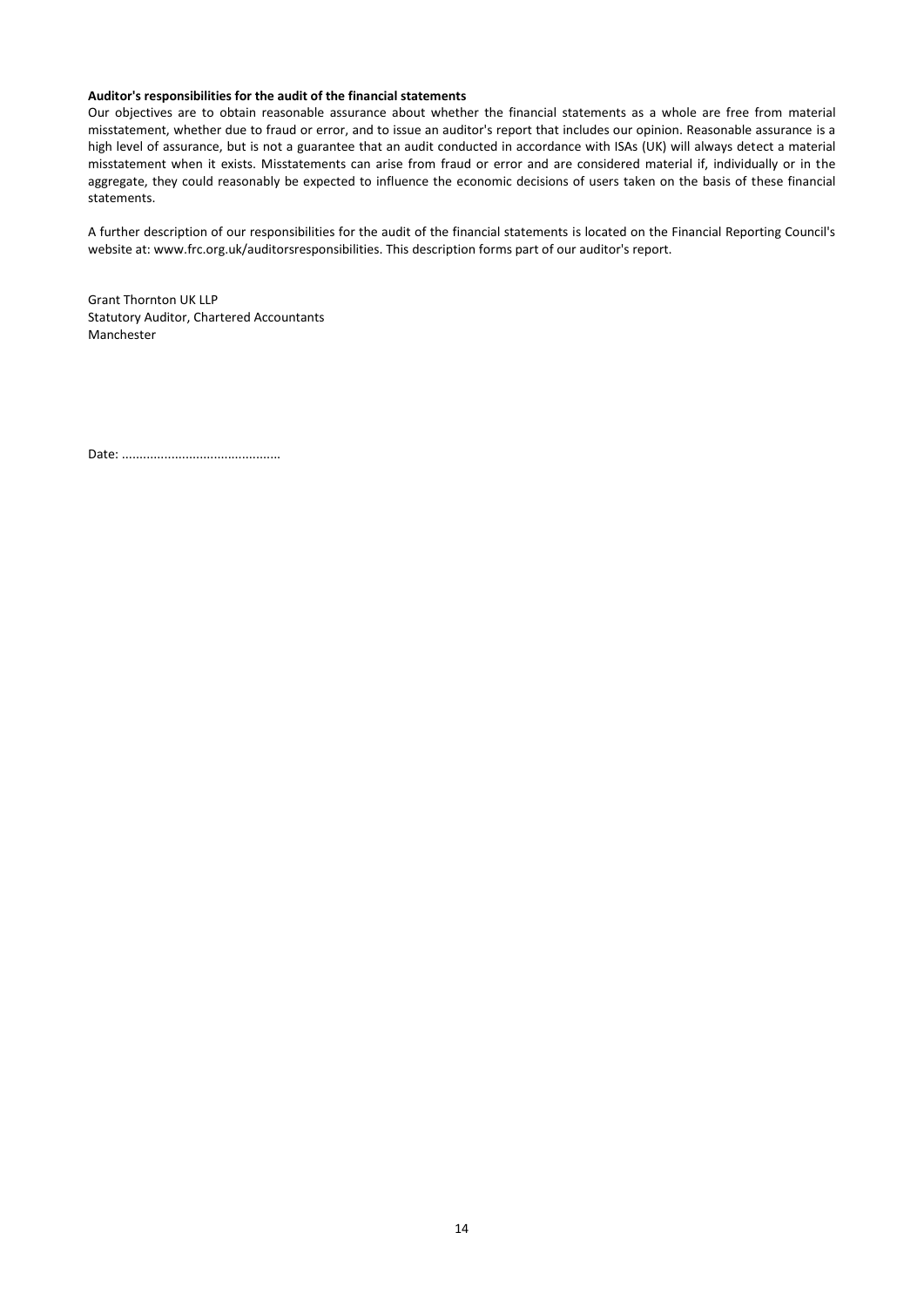## **Statement of the Independent Auditors about Contributions under Regulation 4 of The Occupational Pension Schemes (Requirement to obtain Audited Accounts and a Statement from the Auditor) Regulations 1996 to the Trustee of University of Manchester Superannuation Scheme**

We have examined the Summary of Contributions to University of Manchester Superannuation Scheme ('the Scheme'), for the scheme year ended 31 July 2017, to which this statement is attached.

#### **Who we are reporting to**

This statement is made solely to the pension scheme's trustee, as a body, in accordance with Pension Act 1995 and Regulations made thereunder. Our audit work has been undertaken so that we might state to the scheme's trustee those matters we are required to state to them in an auditor's statement about contributions and for no other purpose. To the fullest extent permitted by law, we do not accept or assume responsibility to anyone other than the scheme's trustee as a body, for our audit work, for this statement, or for the opinions we have formed.

### **Respective responsibilities of Trustee and auditors**

As explained more fully in the Trustee's Responsibilities Statement set out on page 12, the scheme's trustee is responsible for preparing, and from time to time reviewing and if necessary revising, a schedule of contributions and for monitoring whether contributions are made to the scheme by the employer in accordance with the schedule of contributions.

It is our responsibility to provide a Statement about Contributions paid under the schedule of contributions and to report our opinion to you.

### **Scope of work on statement about contributions**

Our examination involves obtaining evidence sufficient to give reasonable assurance that contributions reported in the Summary of Contributions have in all material respects been paid at least in accordance with the schedule of contributions. This includes an examination, on a test basis, of evidence relevant to the amounts of contributions payable to the scheme and the timing of those payments under the schedule of contributions.

### **Statement about contributions payable under the schedule of contributions**

In our opinion contributions for the scheme year ended 31 July 2017 as reported in the Summary of Contributions and payable under the schedule of contributions have in all material respects been paid at least in accordance with the schedule of contributions certified by the scheme actuary on 16 July 2014.

Grant Thornton UK LLP Statutory Auditor, Chartered Accountants Manchester

Date: .............................................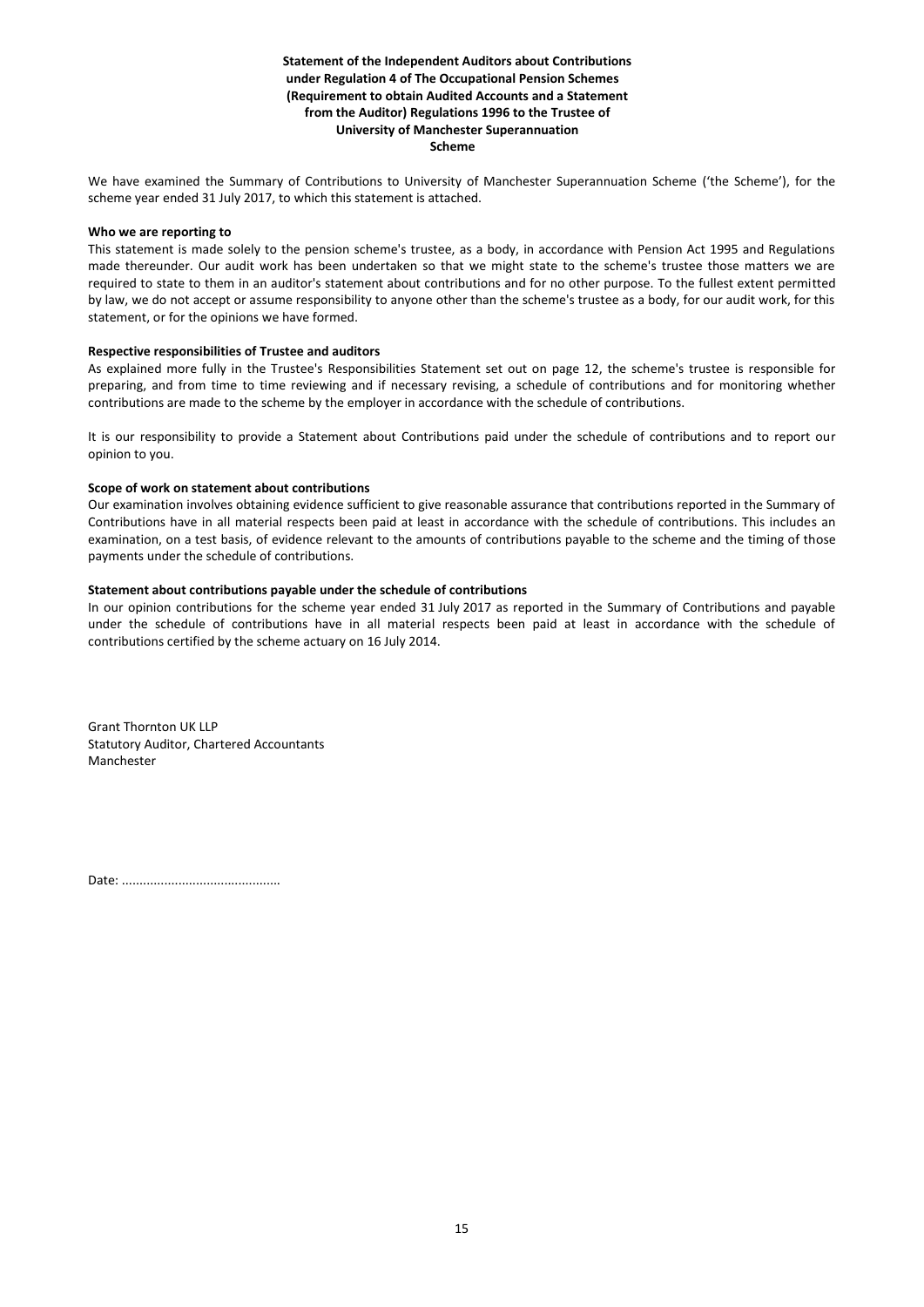# **Statement of Changes in Net Assets Available for Benefits**

**for the Year Ended 31 July 2017**

|                                          |              | 2017           | 2016           |
|------------------------------------------|--------------|----------------|----------------|
|                                          | <b>Notes</b> | £              | £              |
| <b>CONTRIBUTIONS AND BENEFITS</b>        |              |                |                |
| <b>Employer contributions</b>            |              | 25,405,015     | 25,023,889     |
| Employee contributions                   |              | 852,737        | 870,755        |
| <b>Total contributions</b>               | 2            | 26,257,752     | 25,894,644     |
| Transfers in                             | 3            | 132,754        | 64,471         |
| Other income                             | 4            | 216,728        | 282,471        |
|                                          |              | 26,607,234     | 26,241,586     |
| Benefits paid or payable                 | 5            | (13, 323, 253) | (14, 308, 214) |
| Payments to and on account of leavers    | 6            | (1,737,160)    | (540, 905)     |
| Other payments                           | 7            | (684, 589)     | (293, 498)     |
| Administrative expenses                  | 8            | (1, 189, 465)  | (964, 582)     |
|                                          |              | (16, 934, 467) | (16, 107, 199) |
| <b>Net additions from dealings</b>       |              |                |                |
| with members                             |              | 9,672,767      | 10,134,387     |
| <b>RETURNS ON INVESTMENTS</b>            |              |                |                |
| Investment income                        | 9            | 10,342,289     | 8,366,970      |
| Change in market value of investments    | 11           | 35,072,414     | 39,388,848     |
| Investment management expenses           | 10           | (2, 278, 676)  | (1,028,940)    |
| Net returns on investments               |              | 43,136,027     | 46,726,878     |
| NET INCREASE IN THE FUND DURING THE YEAR |              | 52,808,794     | 56,861,265     |
| <b>NET ASSETS OF THE SCHEME</b>          |              |                |                |
| AT 1 AUGUST 2016                         |              | 500,694,157    | 443,832,892    |
| AT 31 JULY 2017                          |              | 553,502,951    | 500,694,157    |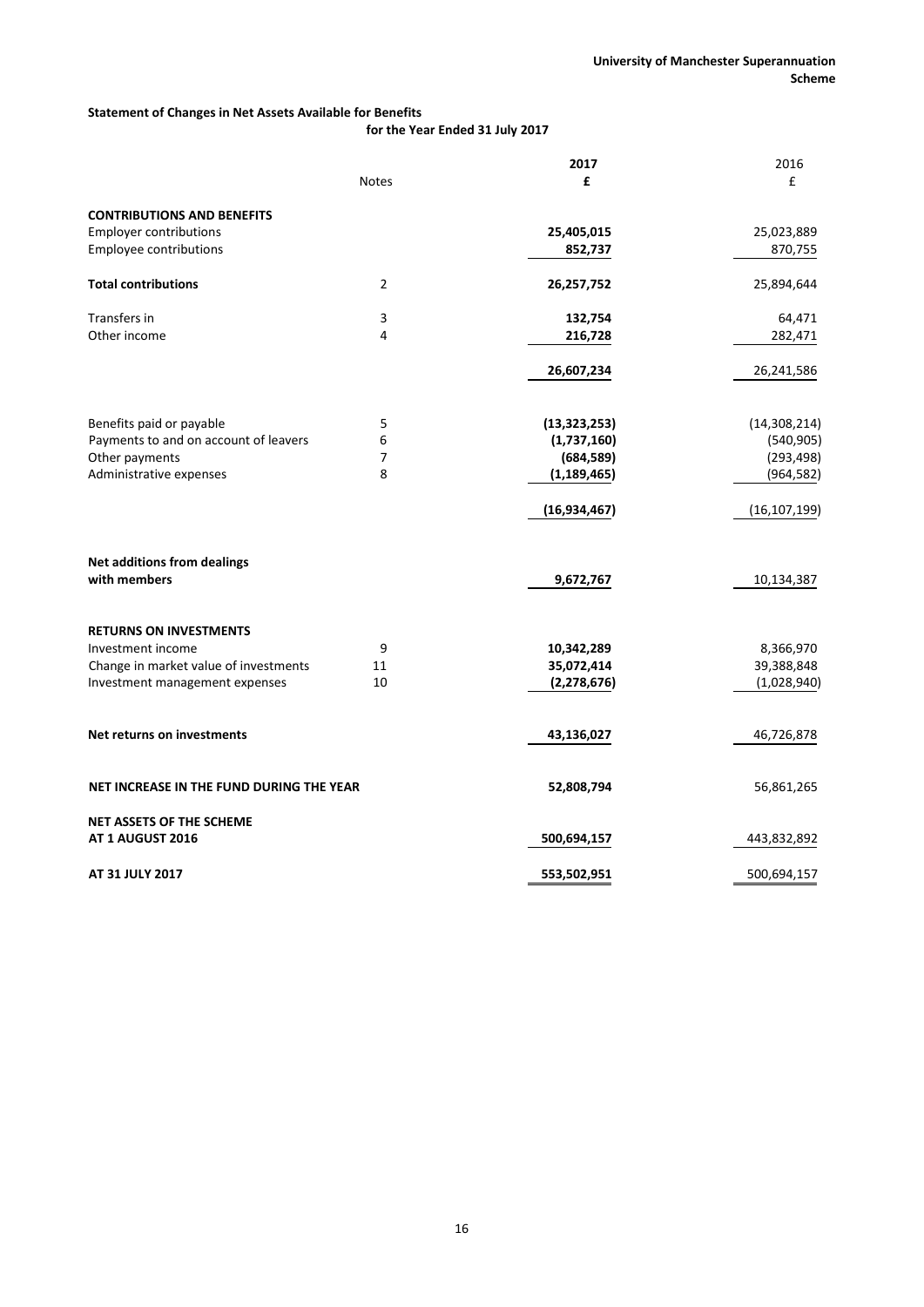## **Statement of Net Assets Available for Benefits**

**31 July 2017**

| <b>INVESTMENT ASSETS</b>                                                           | <b>Notes</b> | 2017<br>£                           | 2016<br>£                                    |
|------------------------------------------------------------------------------------|--------------|-------------------------------------|----------------------------------------------|
| Pooled investment vehicles<br>AVC investments<br>Cash<br>Other investment balances | 13<br>14     | 533,564,134<br>7,708,593<br>638,399 | 494,338,739<br>4,843<br>5,932,342<br>463,869 |
|                                                                                    |              | 541,911,126                         | 500,739,793                                  |
| Current assets<br><b>Current liabilities</b>                                       | 17<br>18     | 13,121,884<br>(1,530,059)           | 1,766,395<br>(1,812,031)                     |
| NET ASSETS OF THE SCHEME AT 31 JULY 2017                                           |              | 553,502,951                         | 500,694,157                                  |

The financial statements summarise the transactions of the scheme and deal with the net assets at the disposal of the Trustee. They do not take account of obligations to pay pensions and benefits which fall due after the end of the scheme year. The actuarial position of the scheme, which does take account of such obligations, is dealt with in the Report on Actuarial Liabilities on pages 29 and 30, and these financial statements should be read in conjunction with that Report.

These financial statements were approved by the Trustee on .............................................

Signed on behalf of the Trustee:

.............................................................................. UMSS Limited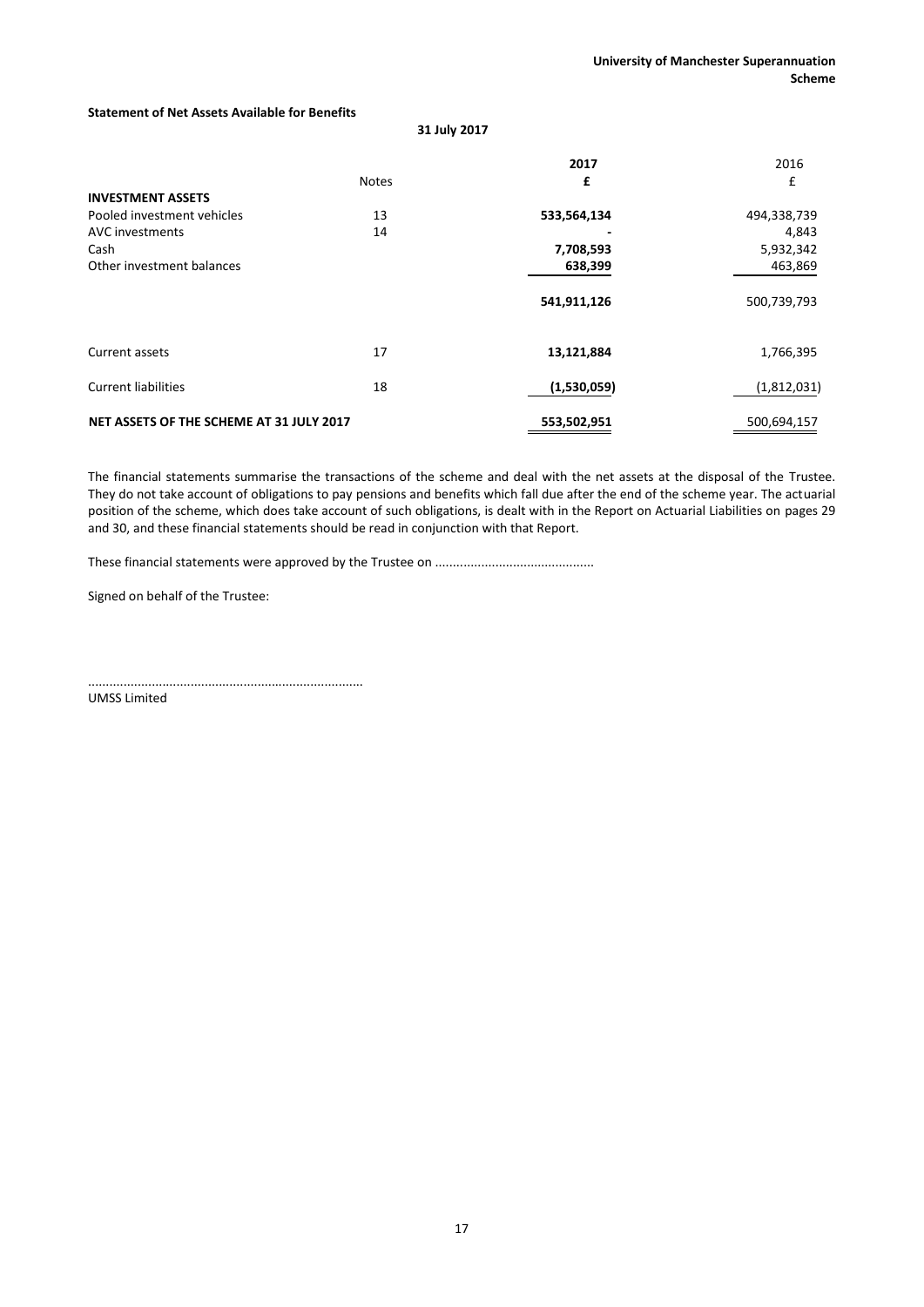## 1. **ACCOUNTING POLICIES**

#### **Basis of preparing the financial statements**

The financial statements set out on pages 16 and 17 have been prepared in accordance with the Occupational Pension Schemes (Requirement to Obtain Audited Accounts and a Statement from the Auditor) Regulations 1996 Financial Reporting Standard 102 "The Financial Reporting Standard applicable in the UK and Republic of Ireland" and with the guidelines set out in the Statement of Recommended Practice (SORP), Financial Reports of Pension Schemes (revised November 2014).This is the first year that FRS 102 and the revised SORP have been applied to the scheme's financial statements.

### **Contributions**

Employee contributions, including AVCs, are accounted for by the Trustee when they are deducted from pay by the Employer, except for the first contribution due where the employee has been auto-enrolled by the Employer, in which case it is accounted for when received by the scheme.

Employer normal contributions that are expressed as a rate of salary are accounted for on the same basis as employee contributions, in accordance with the Schedule of Contributions in force during the year.

Employer deficit funding contributions are accounted for on the due dates on which they are payable under the Schedule of Contributions or on receipt if earlier with the agreement of the Employer and the Trustee.

Employer S75 debt contributions are accounted for when a reasonable estimate of the amount due can be determined.

#### **Payments to members**

Pensions in payment are accounted for in the period to which they relate.

Benefits are accounted for in the period in which the member notifies the Trustee of his decision on the type or amount of benefit to be taken or, if there is no member choice, they are accounted for on the date of retirement or leaving.

Opt-outs are accounted for when the Scheme is notified of the opt-out.

Individual transfers in and out of the Scheme are accounted for when member liability is accepted or discharged which is normally when the transfer amount is paid or received.

#### **Expenses**

Expenses are accounted for on an accruals basis.

#### **Investment income**

Income from pooled investment vehicles is accounted for when declared by the fund manager.

#### **Change in market value of investments**

The change in market value of investments during the year comprises all increases and decreases in the market value of investments held at any time during the year, including profits and losses realised on sales of investments during the year.

#### **Investments**

#### **Foreign currencies**

Balances denominated in foreign currencies are translated at the rate ruling at the net assets statement date. Transactions denominated in foreign currencies are translated at the rate ruling at the date of the transaction.

Differences arising on translation in respect of investments are accounted for in the change in market value of investments during the year.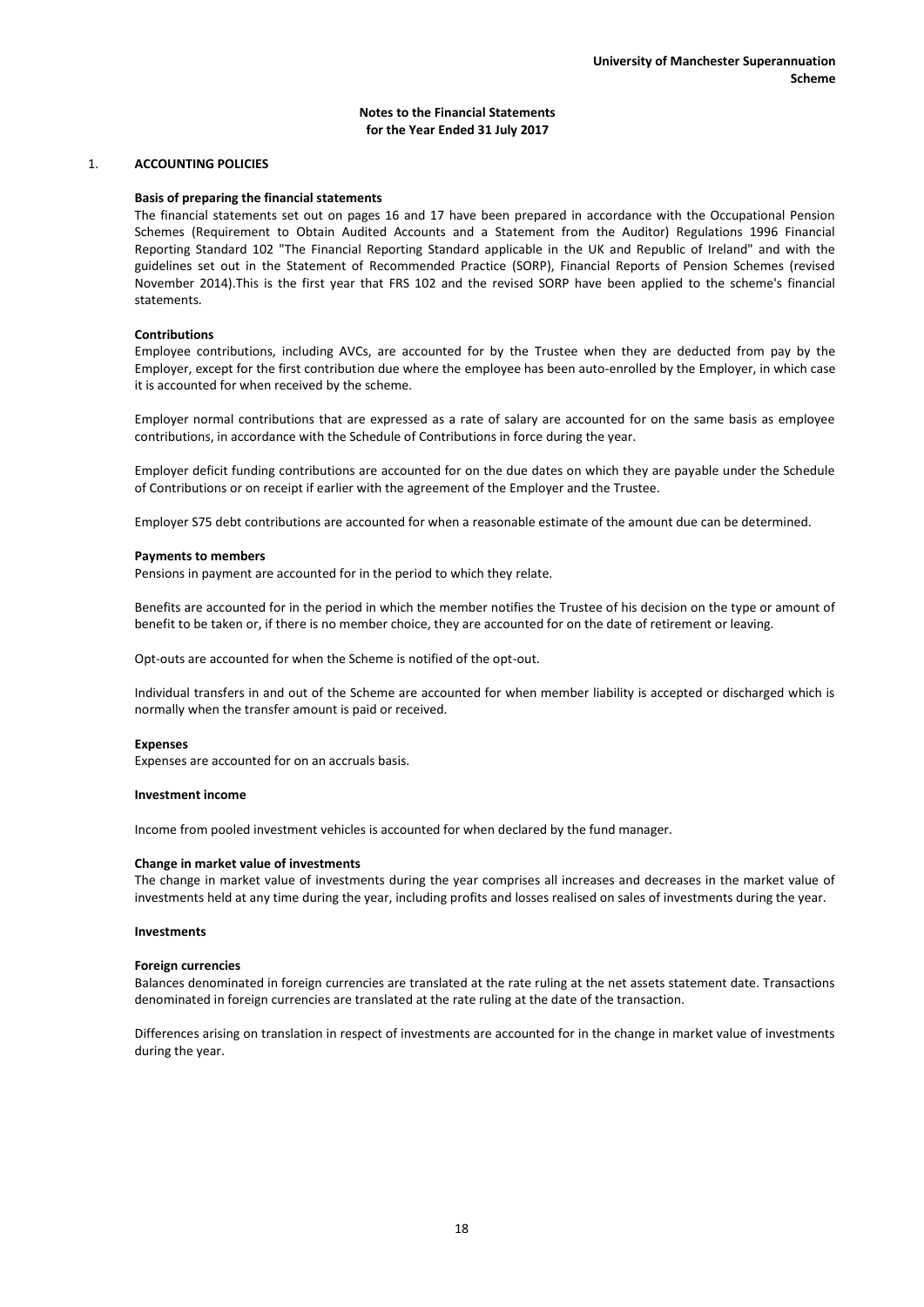## 1. **ACCOUNTING POLICIES - continued**

#### **Investments**

i. Investments are included at market value at the date of the net assets statement.

ii The majority of listed investments are stated at the bid market price or the last trade price, depending on the convention of the stock exchange on which they are quoted, at the date of the net assets statement.

iii. Fixed interest securities are stated at their clean prices. Accrued income is accounted for within investment income.

iv. Unquoted securities are included at fair value estimated by the Trustee based on advice from the investment manager.

v. Pooled Investment Vehicles are included at the bid price.

## 2. **CONTRIBUTIONS**

|                                    | 2017       | 2016       |
|------------------------------------|------------|------------|
|                                    | £          | £          |
| <b>Employer contributions</b>      |            |            |
| Normal                             | 2,636,500  | 2,769,779  |
| Deficit funding                    | 6,120,000  | 6,120,000  |
| PensionChoice                      | 16,648,515 | 16,134,110 |
|                                    | 25,405,015 | 25,023,889 |
|                                    |            |            |
| <b>Employee contributions</b>      |            |            |
| Normal                             | 816,295    | 855,514    |
| Additional voluntary contributions | 36,442     | 15,241     |
|                                    | 852,737    | 870,755    |
|                                    |            |            |
| <b>Total contributions</b>         | 26,257,752 | 25,894,644 |

PensionChoice contributions are made under the salary exchange arrangement introduced on 1 June 2009. Further details are provided on pages 6 and 11 of this Annual Report. The Recovery Plan agreed at the 31 July 2013 actuarial valuation increased the amount of deficit contributions from £4.5m pa to £6m pa, effective from 1 August 2014.

Contributions of £120,000 (2016: £120,000) were made during the year by Graduate Prospects Limited.

## 3. **TRANSFERS IN**

|    | Individual transfers in from other schemes | 2017<br>£<br>132,754 | 2016<br>64,471 |
|----|--------------------------------------------|----------------------|----------------|
| 4. | <b>OTHER INCOME</b>                        | 2017                 | 2016           |
|    | Claims on term insurance policies          | 216,728              | 282,471        |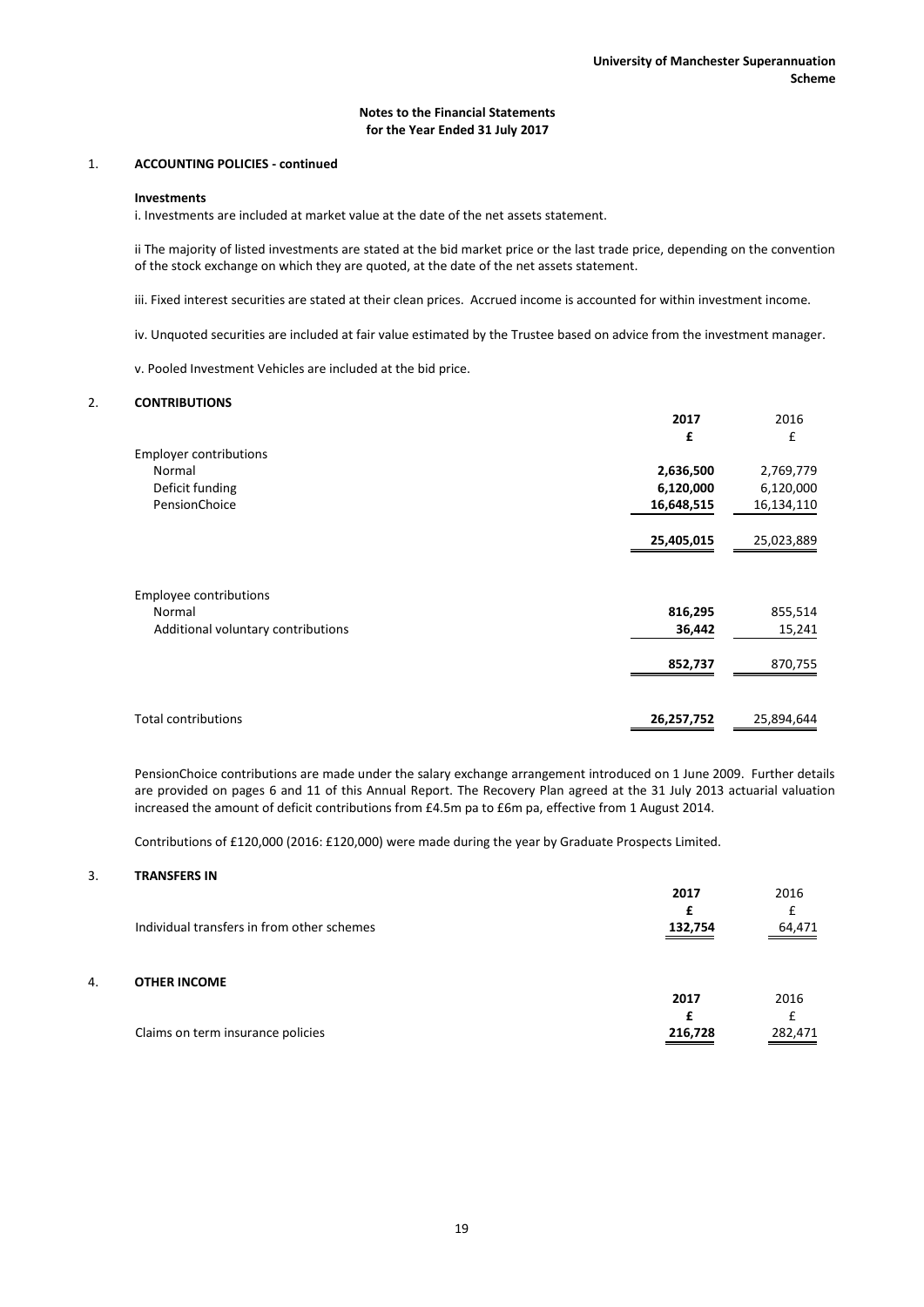# 5. **BENEFITS PAID OR PAYABLE**

|    |                                                           | 2017       | 2016               |
|----|-----------------------------------------------------------|------------|--------------------|
|    |                                                           | £          | £                  |
|    | Pensions                                                  | 10,717,326 | 10,365,735         |
|    | Lump sum death benefits                                   | 216,728    | 330,954            |
|    | Lump sums on retirement                                   | 2,389,199  | 3,414,833          |
|    | Ill health benefits                                       |            | 196,692            |
|    |                                                           | 13,323,253 | 14,308,214         |
|    |                                                           |            |                    |
| 6. | PAYMENTS TO AND ON ACCOUNT OF LEAVERS                     |            |                    |
|    |                                                           | 2017<br>£  | 2016<br>£          |
|    | Refunds of contributions in respect of non-vested leavers | 100,229    | 39,482             |
|    | Individual transfers out to other schemes                 | 1,623,866  | 496,158            |
|    | Income tax on refunds to members                          | 13,065     | 5,265              |
|    |                                                           |            |                    |
|    |                                                           | 1,737,160  | 540,905            |
|    |                                                           |            |                    |
| 7. | <b>OTHER PAYMENTS</b>                                     | 2017       | 2016               |
|    |                                                           | £          | $\pmb{\mathsf{f}}$ |
|    | Premiums on term insurance policies                       | 574,759    | 251,541            |
|    | State scheme premiums                                     | 109,830    | 41,957             |
|    |                                                           | 684,589    | 293,498            |
|    |                                                           |            |                    |
| 8. | <b>ADMINISTRATIVE EXPENSES</b>                            |            |                    |
|    |                                                           | 2017       | 2016               |
|    |                                                           | £          | £                  |
|    | Administration and processing                             | 189,097    | 169,029            |
|    | <b>Actuarial fee</b>                                      | 132,598    | 99,034             |
|    | Audit fee                                                 | 22,880     | 19,200             |
|    | Legal fees                                                | 9,540      | 15,940             |
|    | Investment consultancy fees                               | 137,717    | 154,001            |
|    | Computer costs                                            | 94,888     | 36,470             |
|    | PLSA subscriptions                                        | 2,515      | 24,649             |
|    | PPF levy                                                  | 558,499    | 401,765            |
|    | Bank charges                                              | 699        | 587                |
|    | Communication consultancy                                 | 34,996     | 34,401             |
|    | Miscellaneous                                             | 6,036      | 9,506              |
|    |                                                           | 1,189,465  | 964,582            |
|    |                                                           |            |                    |
| 9. | <b>INVESTMENT INCOME</b>                                  |            |                    |
|    |                                                           | 2017       | 2016               |
|    |                                                           | £          | £                  |
|    | Income from pooled investment vehicles                    | 10,316,516 | 8,348,686          |
|    | Interest on cash deposits                                 | 25,773     | 18,284             |
|    |                                                           |            |                    |
|    |                                                           | 10,342,289 | 8,366,970          |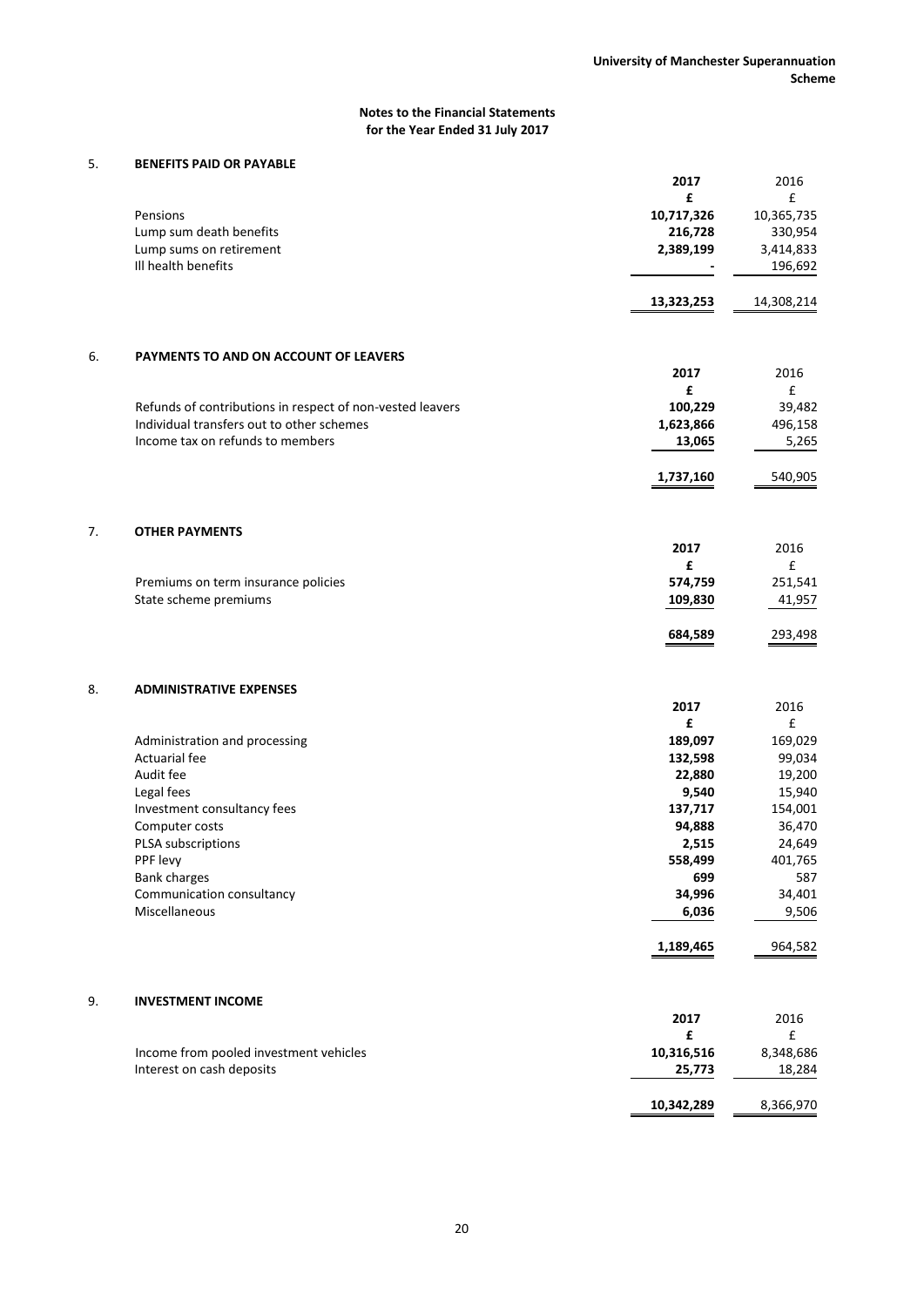#### 10. **INVESTMENT MANAGEMENT EXPENSES**

|                                        | 2017      | 2016      |
|----------------------------------------|-----------|-----------|
|                                        |           |           |
| Administration, management and custody | 2,278,676 | 1,028,940 |

In previous years investment management expenses for Goldman Sachs (excluding Vintage Fund VI and Broad Street Real Estate Credit), Aberdeen and M&G are adjusted for in the unit price of the investments as a result these would have been included in the change in market valuation. In a change in the management of the funds Goldman Sachs and M&G investment managers no longer offset their fees within the valuation of the fund hence the increase in expenses compared to prior year.

# 11. **RECONCILIATION OF INVESTMENTS**

|                            |                    |                  |                | Change in       |             |
|----------------------------|--------------------|------------------|----------------|-----------------|-------------|
|                            | Value at<br>1/8/16 | <b>Purchases</b> | <b>Sales</b>   | market<br>value | Value at    |
|                            |                    | at cost          | proceeds       |                 | 31/7/17     |
|                            |                    | £                | £              | £               |             |
| Pooled investment vehicles | 494,338,739        | 72,320,341       | (68, 172, 203) | 35,077,257      | 533,564,134 |
| AVC investments            | 4,843              |                  |                | (4, 843)        |             |
|                            | 494,343,582        | 72,320,341       | (68, 172, 203) | 35,072,414      | 533,564,134 |
| Cash                       | 5,932,342          |                  |                |                 | 7,708,593   |
| Other investment balances  | 463,869            |                  |                |                 | 638,399     |
|                            | 500,739,793        |                  |                |                 | 541,911,126 |

## 12. **TRANSACTION COSTS**

Costs are borne by the Scheme in relation to the transactions in pooled investment vehicles. However, such costs are taken into account in calculating the bid/offer price spread of these investments and are not therefore separately identifiable. The transaction costs for the prior year have not been disclosed as they are not readily available.

## 13. **POOLED INVESTMENT VEHICLES**

|                                    | 2017        | 2016        |
|------------------------------------|-------------|-------------|
|                                    | £           | £           |
| Equity                             | 190,782,288 | 162,847,001 |
| <b>Bonds</b>                       | 20,002,050  | 37,939,177  |
| Property                           | 108,410,343 | 113,212,534 |
| Hedge funds                        | 10,955      | 31,052      |
| Other                              | 60,825,763  | 57,793,054  |
| Liability Driven Investments (LDI) | 143,325,070 | 104,474,613 |
| Cash Instruments                   | 10,207,665  | 18,041,308  |
|                                    | 533,564,134 | 494,338,739 |

### 14. **AVC INVESTMENTS**

The Trustee holds assets invested separately from the main fund to secure additional benefits on a money purchase basis for those members electing to pay Additional Voluntary Contributions. Members participating in this arrangement each receive an annual statement made up to 31 July confirming the amounts held to their account and the movements in the year.

|                 | 2017                          | 2016     |
|-----------------|-------------------------------|----------|
|                 |                               | <b>.</b> |
| AVC investments | $\overline{\phantom{0}}$<br>— | 4,843    |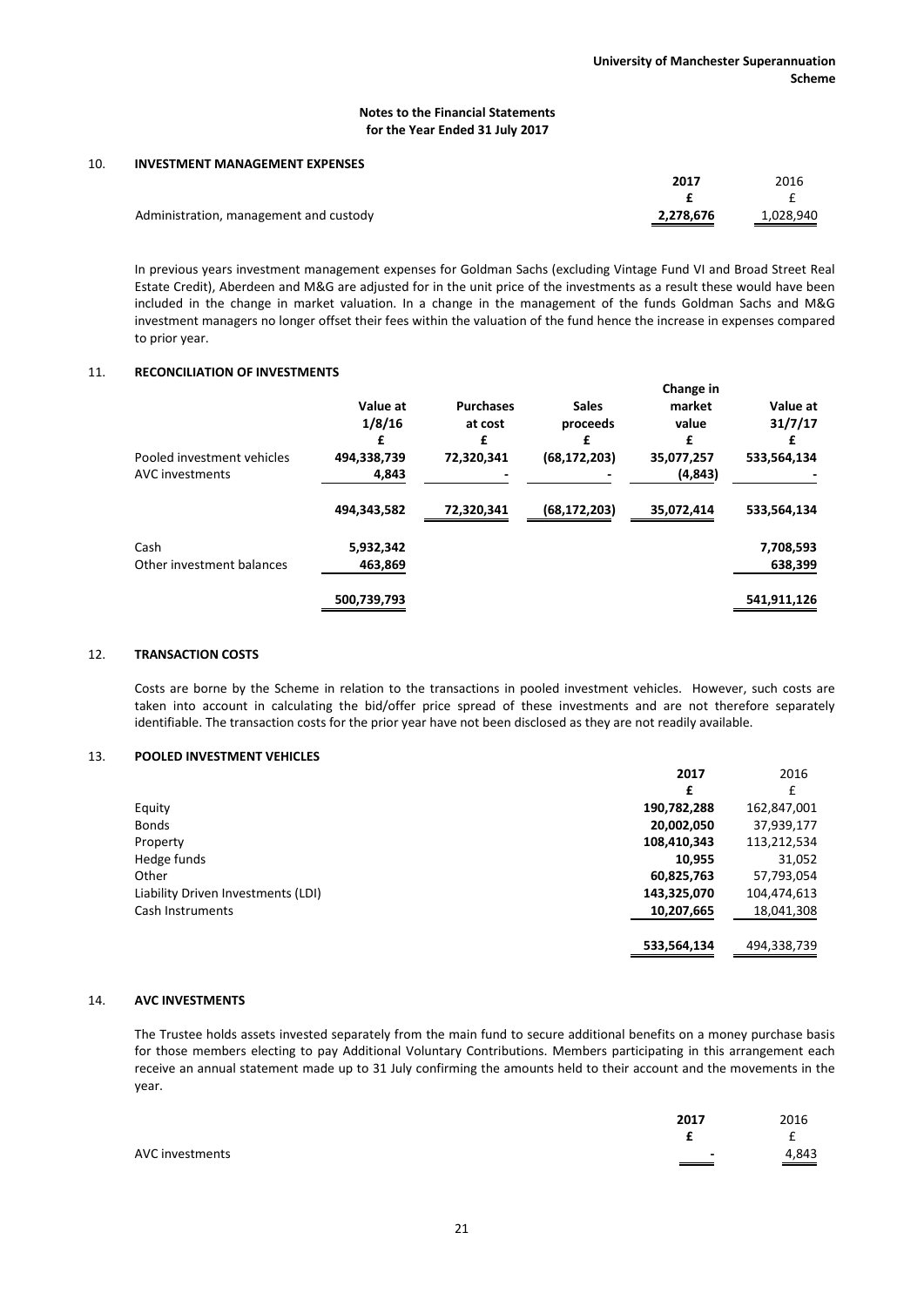## 15. **FAIR VALUE DETERMINATION**

Early adoption:

In March 2016, amendments were made to FRS 102 revising the disclosure requirements for financial institutions and retirement benefit plans with respect to the fair value hierarchy disclosure. Schemes shall apply these amendments for accounting periods commencing on or after 1 January 2017, however early adoption is permitted. The Trustee have chosen to early adopt the amendments. The SORP will require amendment in due course, however amendments will not be necessary before any changes to FRS102 can take effect. This is because a change in accounting standards after a SORP has been issued means that any inconsistent provisions of a SORP cease to have effect.

Levels:

The fair value of financial instruments has been estimated using the following fair value hierarchy:

Level 1 The unadjusted quoted price in an active market for identical assets or liabilities that the Scheme can access at the measurement date.

Level 2 Inputs other than quoted prices included within Level 1 that are observable (i.e. developed using market data) for the asset, either directly or indirectly.

Level 3 Inputs are unobservable (i.e. for which market data is unavailable) for the asset.

The scheme's investment assets have been fair valued using the above hierarchy categories as follows:

|                            | Level     | Level       | Level | 2017        |
|----------------------------|-----------|-------------|-------|-------------|
|                            |           | 2           | 3     | Total       |
|                            | £         | £           | £     | £           |
| Pooled investment vehicles |           | 533,564,134 |       | 533,564,134 |
| <b>AVC</b> investments     |           |             |       |             |
| Cash                       | 7,708,593 |             |       | 7,708,593   |
| Other investment balances  | 638,399   |             |       | 638,399     |
|                            | 8,346,992 | 533,564,134 |       | 541,911,126 |
|                            | Level     | Level       | Level | 2016        |
|                            |           | 2           | 3     | Total       |
|                            | £         | £           | £     | £           |
| Pooled investment vehicles |           | 494,338,739 |       | 494,338,739 |
| <b>AVC</b> investments     |           | 4,843       |       | 4,843       |
| Cash                       | 5,932,342 |             |       | 5,932,342   |
| Other investment balances  | 463,869   |             |       | 463,869     |
|                            | 6,396,211 | 494,343,582 |       | 500,739,793 |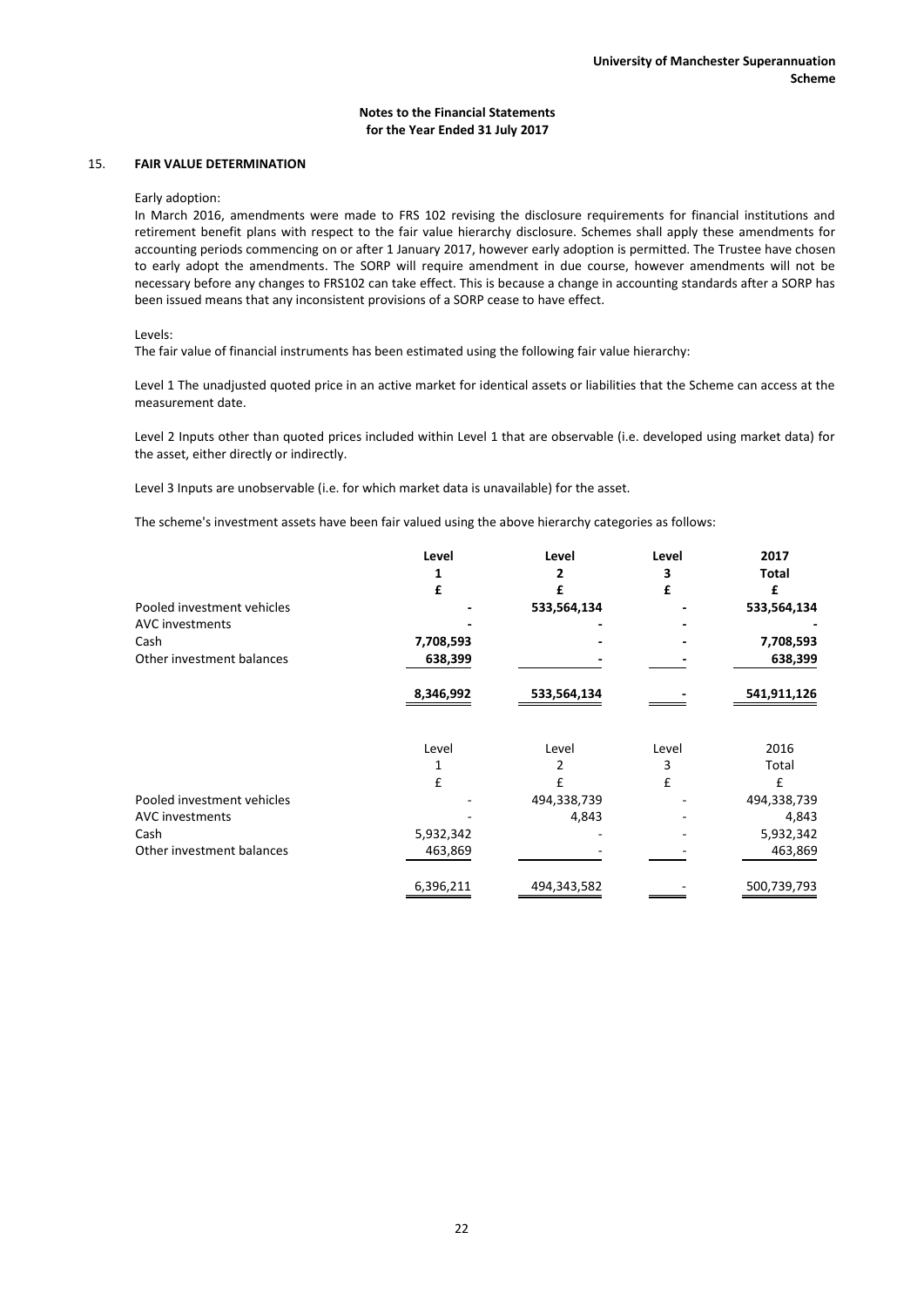## 16. **INVESTMENT RISK DISCLOSURES**

Financial Reporting Standard ("FRS") 102 requires the disclosure of information in relation to certain investment risks to which the Scheme is exposed to at the end of the reporting period. These risks are set out by FRS 102 as follows:

Credit risk: this is the risk that one party to a financial instrument will cause a financial loss for the other party by failing to discharge an obligation.

Market risk: this is the risk that the fair value or future cash flows of a financial instrument will fluctuate because of changes in market prices. Market risk comprises four types of risk: currency risk, interest rate risk, inflation rate risk and other price risk, each of which is further detailed as follows:

- Currency risk: this is the risk that the fair value or future cash flows of a financial asset will fluctuate because of changes in foreign exchange rates.

- Interest rate risk: this is the risk that the fair value or future cash flows of a financial asset will fluctuate because of changes in market interest rates.

- Inflation rate risk: this is the risk that the fair value or future cash flows of a financial asset will fluctuate because of changes in actual or expected levels of inflation.

- Other price risk: this is the risk that the fair value or future cash flows of a financial asset will fluctuate because of changes in market prices (other than those arising from interest rate risk, inflation rate risk or currency risk), whether those changes are caused by factors specific to the individual financial instrument or its issuer, or factors affecting all similar financial instruments traded in the market.

The Trustee has produced a Statement of Investment Principles ("SIP") in accordance with Section 35 of the Pensions Act 1995. A copy of the Statement can be downloaded from www.umss.co.uk and is available on request. A key objective of the Trustee is to invest the Scheme's assets in the best interests of the members and beneficiaries. To achieve this in a risk controlled way, the Scheme's investments are diversified, both by type of investment (equities, bonds, property etc), geography and by exposure to different investment management firms.

The Scheme has exposure to the above risks because of the investments it makes to implement its investment strategy. The Trustee manages its investment risks taking into account the Scheme's strategic investment objectives. The investment objectives and risk limits are implemented through the investment management agreements in place with the Scheme's investment managers and monitored by the Trustee by regular reviews of the investment portfolios.

Further information on the Trustee's approach to risk management, credit and market risk is set out below. This does not include the legacy insurance policies nor AVC investments as these are not considered significant in relation to the overall investments of the Scheme.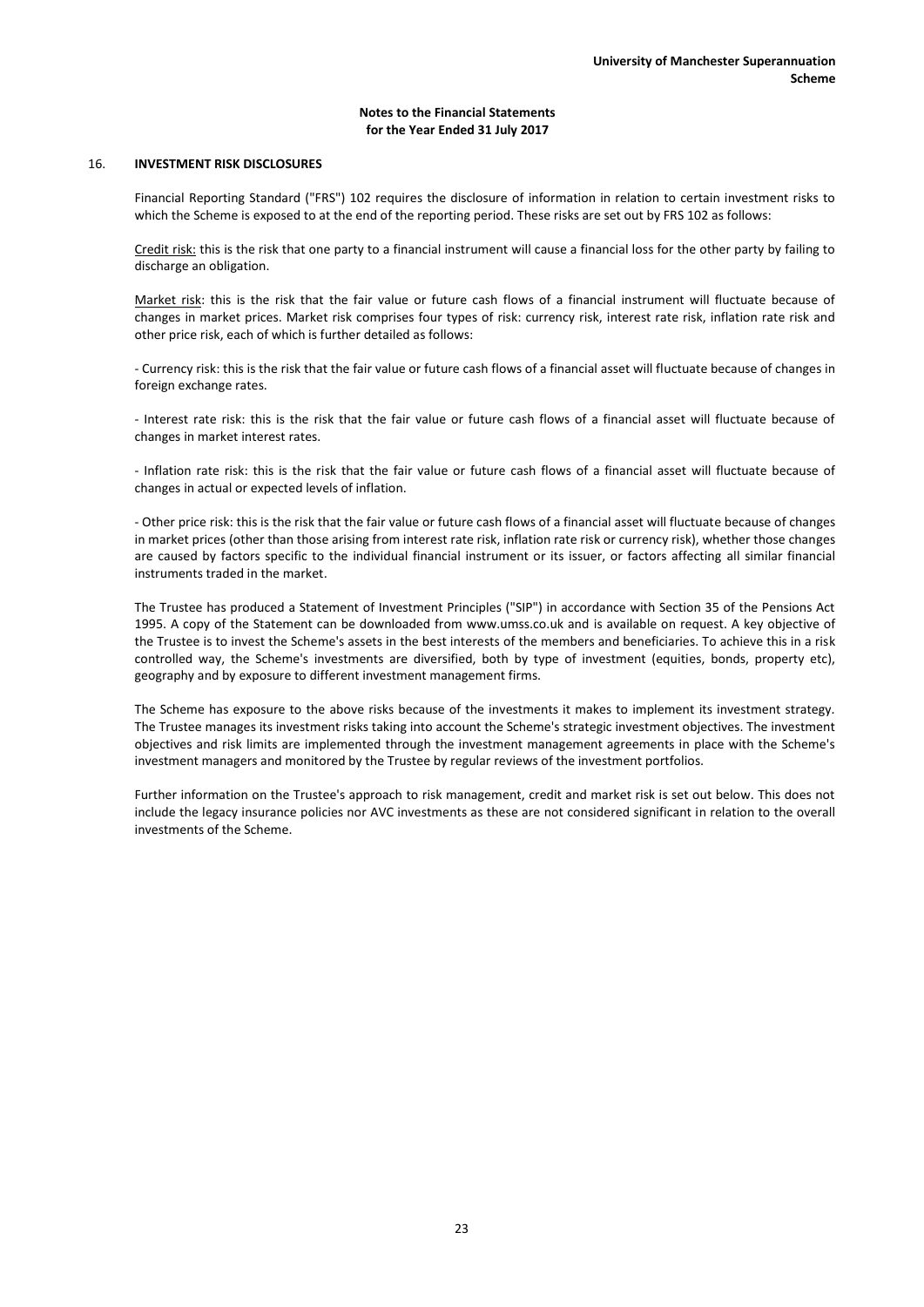## 16. **INVESTMENT RISK DISCLOSURES - continued**

## **Investment strategy**

The Scheme's invested assets as at 31 July 2017 and 31 July 2016 are detailed in the table below.

|                                    | 31 July 2017<br>$(\text{Em})$ | 31 July 2016<br>$(\text{Em})$ |
|------------------------------------|-------------------------------|-------------------------------|
| <b>Equities</b>                    | 216.6                         | 188.5                         |
| <b>Global Equities</b>             | 190.8                         | 162.8                         |
| <b>Private Equity</b>              | 9.7                           | 9.0                           |
| Infrastructure                     | 16.1                          | 16.7                          |
| <b>Growth Fixed Income Assets</b>  | 163.5                         | 163.1                         |
| <b>Secured Income Property</b>     | 66.9                          | 62.9                          |
| <b>Hedge Funds</b>                 | 0.0                           | 0.0                           |
| <b>High Yield Bonds</b>            | 20.0                          | 17.8                          |
| <b>Emerging Market Debt</b>        | 12.4                          | 11.6                          |
| Secured Loans and Private Debt     | 22.7                          | 20.5                          |
| <b>Real Estate Debt</b>            | 41.5                          | 50.3                          |
| <b>Matching Assets</b>             | 153.5                         | 142.7                         |
| Corporate Bonds                    |                               | 20.1                          |
| Liability Driven Investments (LDI) | 143.3                         | 104.5                         |
| Cash/Money Market                  | 10.2                          | 18.1                          |
| <b>Total</b>                       | 533.6                         | 494.3                         |

Source: Investment Managers. Figures may not sum due to rounding. Some illiquid holdings are not valued monthly; as a result assets values as at 30 June / 31 March (allowing for subsequent cash flows) have been due to infrequency of valuations of illiquid assets. All foreign currencies converted to sterling as at 31 July FX rates.

## **Investment Strategy**

The Scheme's investment strategy (the target proportions of the Scheme to be invested across the principal market sectors of equities, bonds etc) is agreed by the Trustee after taking appropriate advice, and is set with the aim of meeting the Scheme's investment objectives.

The Trustee's objective is to invest the Scheme's assets in the best interests of the members and beneficiaries, and in the case of a potential conflict of interest in the sole interest of the members and beneficiaries.

Within this framework, the Trustee is aiming to generate an investment return, over the long term, above that of the actuarial assumptions under which the funding plan has been agreed.

Subject to complying with the agreed strategy, the day-to-day management of the Scheme's asset portfolio is delegated by the Trustee to professional investment managers.

Given the investment objectives the Trustee has agreed to implement an investment strategy that allocates around 35% to Equities, 35% to Growth Fixed Income Assets and 30% to Matching Assets as detailed in the table below.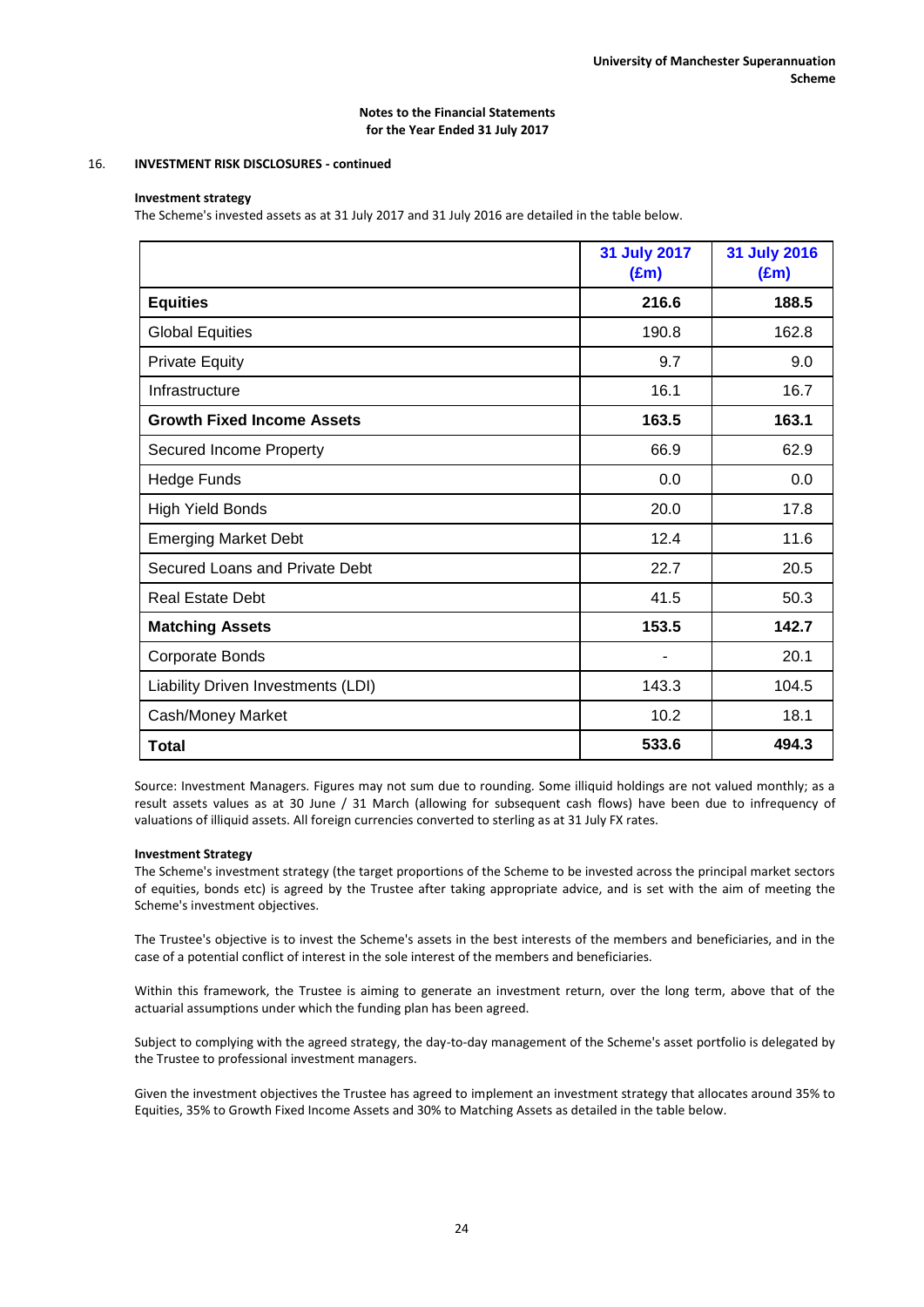## 16. **INVESTMENT RISK DISCLOSURES - continued**

|                                   | <b>Target Allocation</b><br>% | <b>Normal Ranges</b><br>$\frac{9}{6}$ |
|-----------------------------------|-------------------------------|---------------------------------------|
| Equities                          | 35                            | $25 - 45$                             |
| <b>Growth Fixed Income Assets</b> | 35                            | $25 - 45$                             |
| <b>Matching Assets</b>            | 30                            | $20 - 40$                             |
| <b>Total</b>                      | 100                           |                                       |

Equities (or growth assets) are assets that generate expected returns above risk free rates through holding shares in listed and unlisted companies. These include public and private equities, and infrastructure.

Growth Fixed Income Assets (or cashflow generative assets) are those that typically generate inflation-linked cash flows, similar to the Scheme's liabilities, but also offer a yield above gilts. These include high yield bonds, emerging market debt, private debt, secured loans, real estate debt, and secured income property.

Matching Assets (or defensive assets) are those that share some characteristics with the liabilities. These include liability driven investments (LDI) and cash.

### **Credit risk**

The Scheme is subject to credit risk as the Scheme invests in pooled investment vehicles, such as open ended investment companies, close ended investment companies and unit linked insurance contracts, and is therefore directly exposed to credit risk in relation to these pooled investment vehicles. The Scheme is also subject to credit risk from its cash balances that it holds with NatWest. The Scheme is also indirectly exposed to credit risks arising on some of the financial instruments held by pooled investment vehicles.

#### Direct Credit Risk

Direct credit risk arising from pooled investment vehicles is mitigated by the underlying assets of the pooled arrangements being ring-fenced from the pooled manager, the regulatory environments in which the pooled managers operate and diversification of investments amongst a number of pooled arrangements.

The Scheme's holdings in pooled investment vehicles are not rated by credit rating agencies. The Trustee manages and monitors the credit risk arising from its pooled investment arrangements by considering the nature of the arrangement, the legal structure and regulatory environment.

The Trustee carries out due diligence checks on the appointment of any new pooled investment managers and monitors any changes to the regulatory and operating environment of the pooled managers.

#### Indirect Credit Risk

Indirect credit risk arises in relation to underlying investments held in pooled investment vehicles which invest in a variety of debt and property related instruments, including Liability Driven Investments, Corporate Bonds, High Yield Debt, Secured Loans, Real Estate Debt and Emerging Market Debt.

The Trustee invests in pooled funds which hold credit related instruments with a view to adding value and indirect credit risk is mitigated through diversification of underlying security, investment manager and credit issuer to minimise the impact of default by any one issuer. Within the Liability Driven Investment Funds, credit risk is reduced by investing in government bonds, where the credit risk is minimal, and through the use of collateral arrangements for non-physical exposures.

As at 31 July 2017, these mandates represented 45.0% (2016: 45.5%) of the total invested assets.

#### **Currency risk**

The Scheme is subject to currency risk because some of the Scheme's investments are denominated in overseas currencies via pooled investment vehicles. The Trustee operates a policy of hedging a portion of non-Sterling currency exposure as appropriate, where it is possible to do so and where this risk is judged to be material. Currency hedging is carried out via pooled investment vehicles and the management of currency risk is delegated to the appointed managers and is managed within each manager's overall risk framework.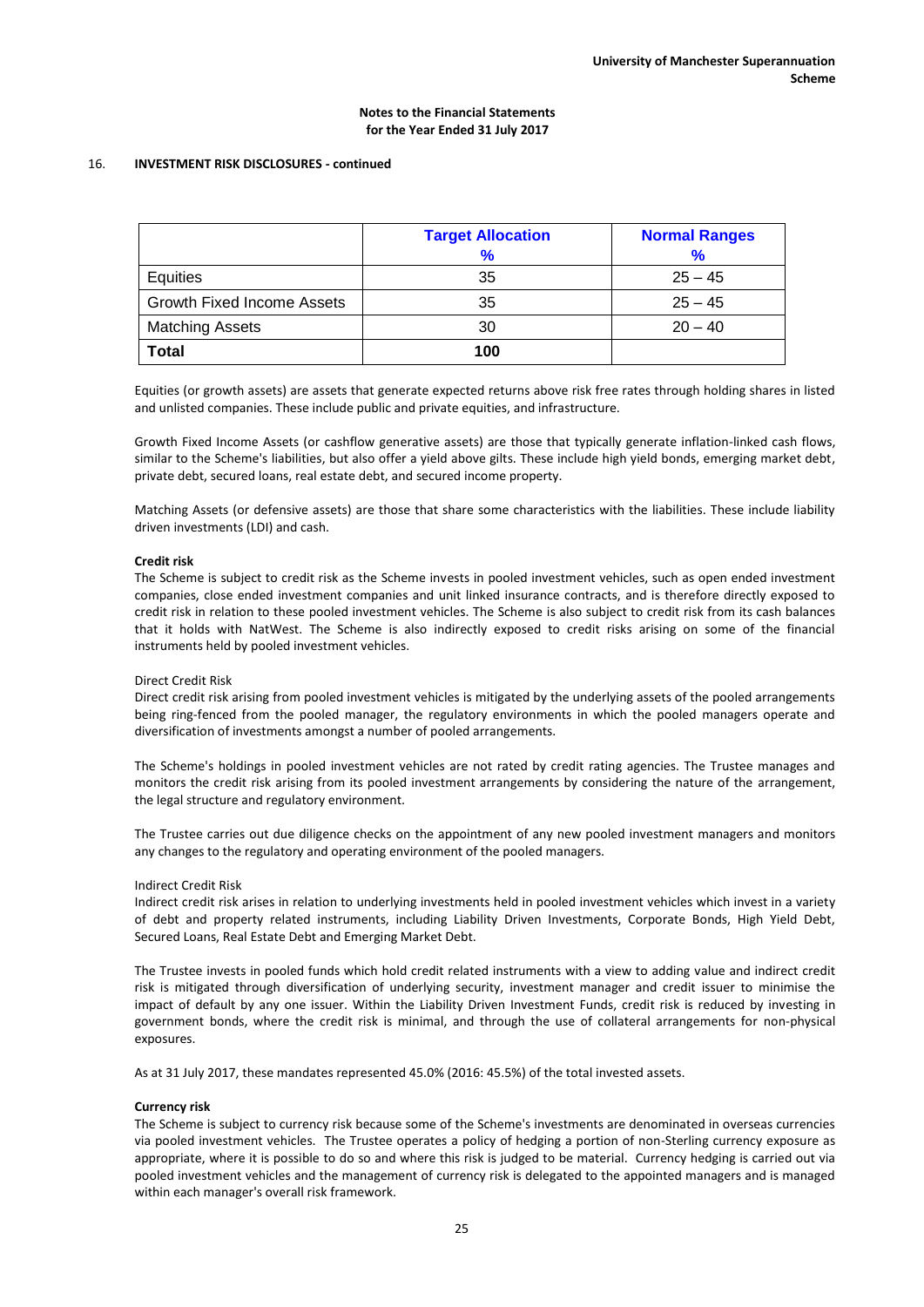#### 16. **INVESTMENT RISK DISCLOSURES - continued**

The Scheme is exposed to currency risk via its investment in pooled investment vehicles which invest in global equity, private equity, infrastructure, high yield bonds, emerging market debt, secured loan funds as well as real estate debt funds with underlying investments denominated in foreign currencies.

The Scheme hedges half of the currency risk present in the allocation to global equity, the currency risk from the holdings of the high yield fund are predominately hedged back to sterling and currency risk remains unhedged on other asset class exposures.

As at 31 July 2017, 53.5% (2016: 55.0%) of the total investment portfolio had exposure to currency risk. However, half of the global equity exposure is hedged back to sterling, and so the net currency exposure is 35.2% (2016: 34.7%).

#### **Interest rate risk**

The Scheme is subject to interest rate risk because some of the Scheme's investments are sensitive to changes in interest rates.

The Trustee has set a benchmark of 35% of the total investment portfolio for growth fixed income assets which comprises higher yielding assets (such as high yield bonds, emerging market debt, private debt, secured loans, real estate debt, and secured income property) and a benchmark of 30% for matching assets which comprises LDI and cash. All of these assets are sensitive to changes in interest rates to some degree. As at 31 July 2017 the Scheme's liability driven investments mandate hedges c.47% of the Scheme's liability against movements in interest rates and inflation when measured on the Scheme's Technical Provisions basis.

For each of the above named investments, if interest rates fall, the value of investments will rise to help offset the increase in the present value of the actuarial liabilities arising from a fall in the discount rate. Similarly, if interest rates rise, the above named investments will fall in value, as will the actuarial liabilities because of an increase in the discount rate.

The Trustee monitors the level of assets available within the LDI portfolio for use as collateral and operates a framework to ensure that if gilt yields rise then additional cash can be provided in a timely manner, should it be required.

As at 31 July 2017, growth fixed income assets represented 30.6% (2016: 33.0%) and matching assets represented 28.8% (2016: 28.8%) of the total investment portfolio respectively

#### **Other price risk**

Other price risk arises principally in relation to the Scheme's global equity, private equity, infrastructure, hedge funds and secured income property, held through underlying investments in pooled investment vehicles.

The Scheme manages this exposure to overall price movements by constructing a diverse portfolio of investments across various markets.

As at 31 July 2017, these assets represented 53.1% (2016: 50.9%) of the total investment portfolio.

#### **Inflation rate risk**

The Scheme is subject to inflation rate risk because some of the Scheme's investments are sensitive to changes in actual or expected future inflation rates.

The LDI portfolio and the secured income property portfolio are exposed to inflation risk. If actual or expected future inflation increase, the value of these assets will rise to help match the increase in actuarial liabilities arising from the increase. Similarly, if actual or expected future inflation expectations fall, the LDI portfolio and the secured income property portfolio will fall in value, as will the actuarial liabilities. As at 31 July 2017 the Scheme's liability driven investments mandate hedges c.47% of the Scheme's liability against movements in interest rates and inflation when measured on the Scheme's Technical Provisions basis.

As at 31 July 2017, secured income property represented 12.5% (2016: 12.7%) and LDI assets represented 26.9% (2016: 21.1%) of the total investment portfolio respectively.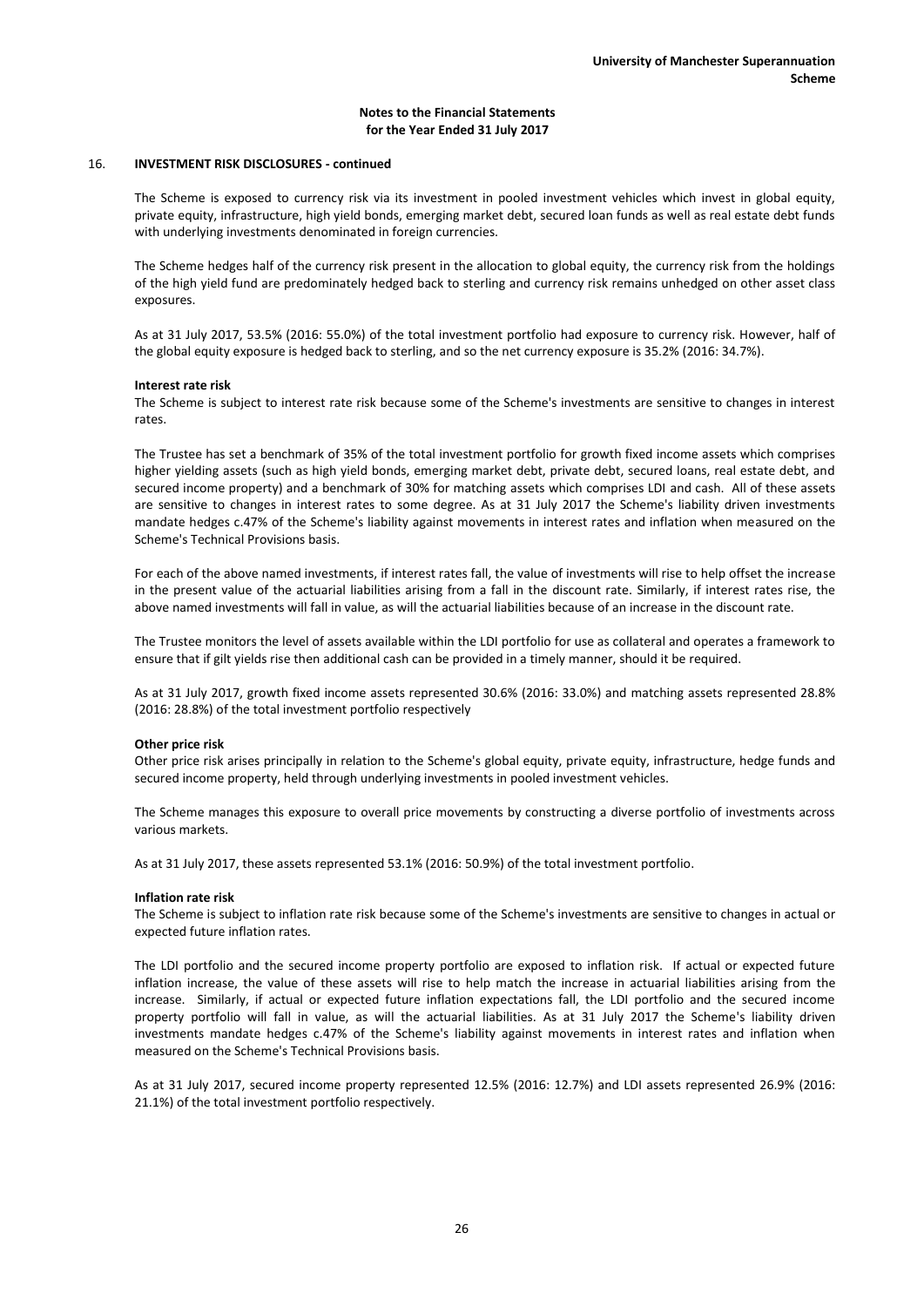# 17. **CURRENT ASSETS**

|                                   | 2017       | 2016      |
|-----------------------------------|------------|-----------|
|                                   | £          | £         |
| Contributions due - employer      | 177,001    | 188,633   |
| Contributions due - employee      | 61.442     | 65,905    |
| Cash balances                     | 11,472,045 | 126,231   |
| Contributions due - PensionChoice | 1,384,876  | 1,346,832 |
| Contributions due - AVC's         | 1,725      | 1,788     |
| Prepayments                       | 24,795     | 37,006    |
|                                   | 13.121.884 | 1,766,395 |

All contributions receivable at the year-end were paid at least in accordance with the Schedule of Contributions.

## 18. **CURRENT LIABILITIES**

|                  | 2017      | 2016      |
|------------------|-----------|-----------|
|                  | £         | £         |
| Unpaid benefits  | 1,076,348 | 1,709,661 |
| Accrued expenses | 413,990   | 91,026    |
| Sundry creditors | 39,721    | 11,344    |
|                  | 1,530,059 | 1,812,031 |

## 19. **RELATED PARTY DISCLOSURES**

The University of Manchester (the sponsoring employer) pays the pensions on behalf of the Scheme. These are recharged to the Scheme.

The University also charges an administration fee which represents that portion of staff costs relating to the administration of the Scheme. The charge for the year ended 31 July 2017 was £189,097 (2016: £169,029).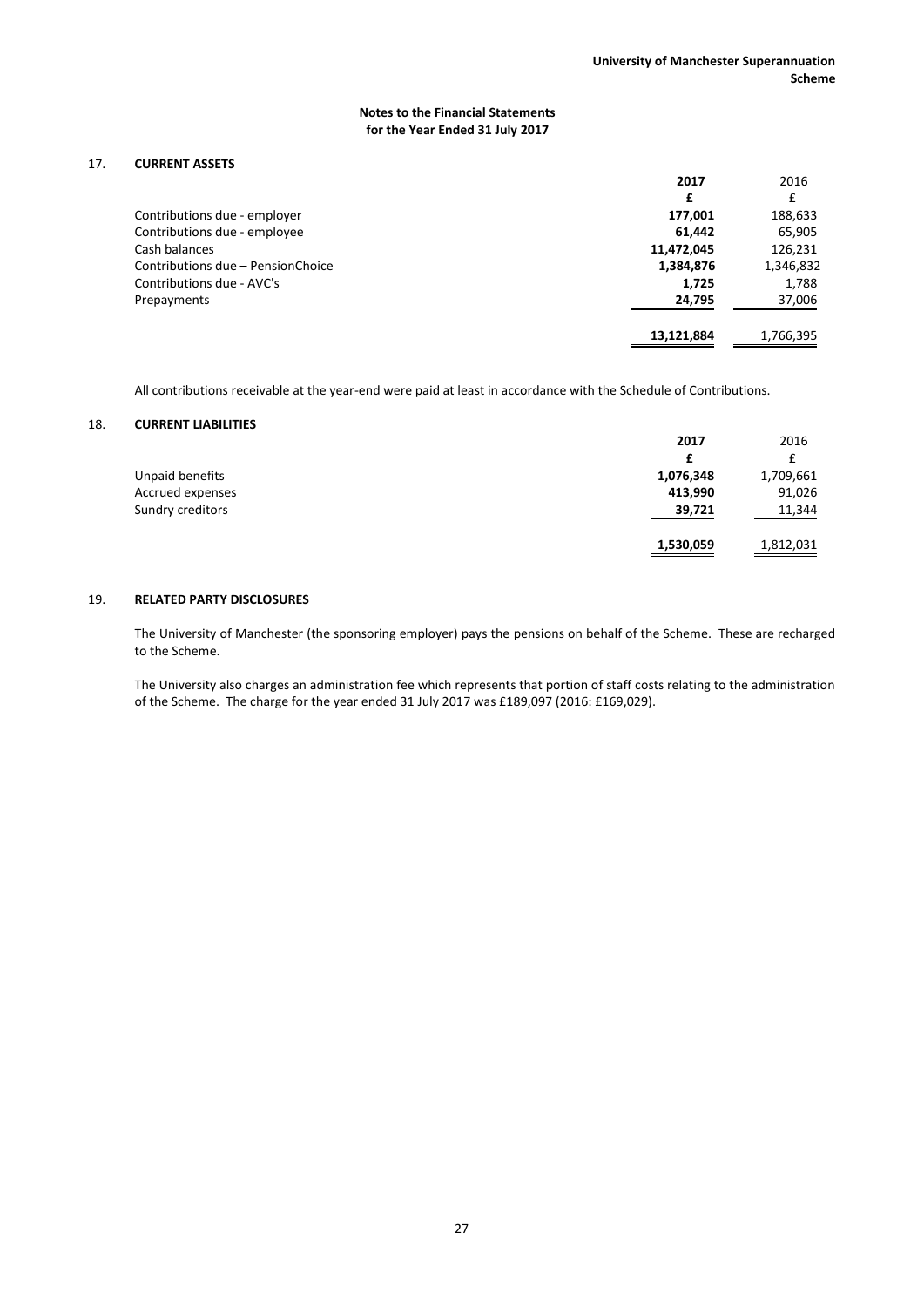### **Name of scheme: University of Manchester Superannuation Scheme**

#### **Adequacy of rates of contributions**

1. I certify that, in my opinion, the rates of contributions shown in this schedule of contributions are such that the statutory funding objective could have been expected on 31 July 2016 to be met by the end of the period specified in the recovery plan dated 31 October 2017.

## **Adherence to statement of funding principles**

2. I hereby certify that, in my opinion, this schedule of contributions is consistent with the statement of funding principles dated 31 October 2017.

The certification of the adequacy of the rates of contributions for the purpose of securing that the statutory funding objective can be expected to be met is not a certification of the adequacy for the purpose of securing the scheme's liabilities by the purchase of annuities, if the scheme were to be wound up.

Mr C Cowling (FIA)

JLT Benefit Solutions Ltd St James's House 7 Charlotte Street Manchester M1 4DZ

Date: .............................................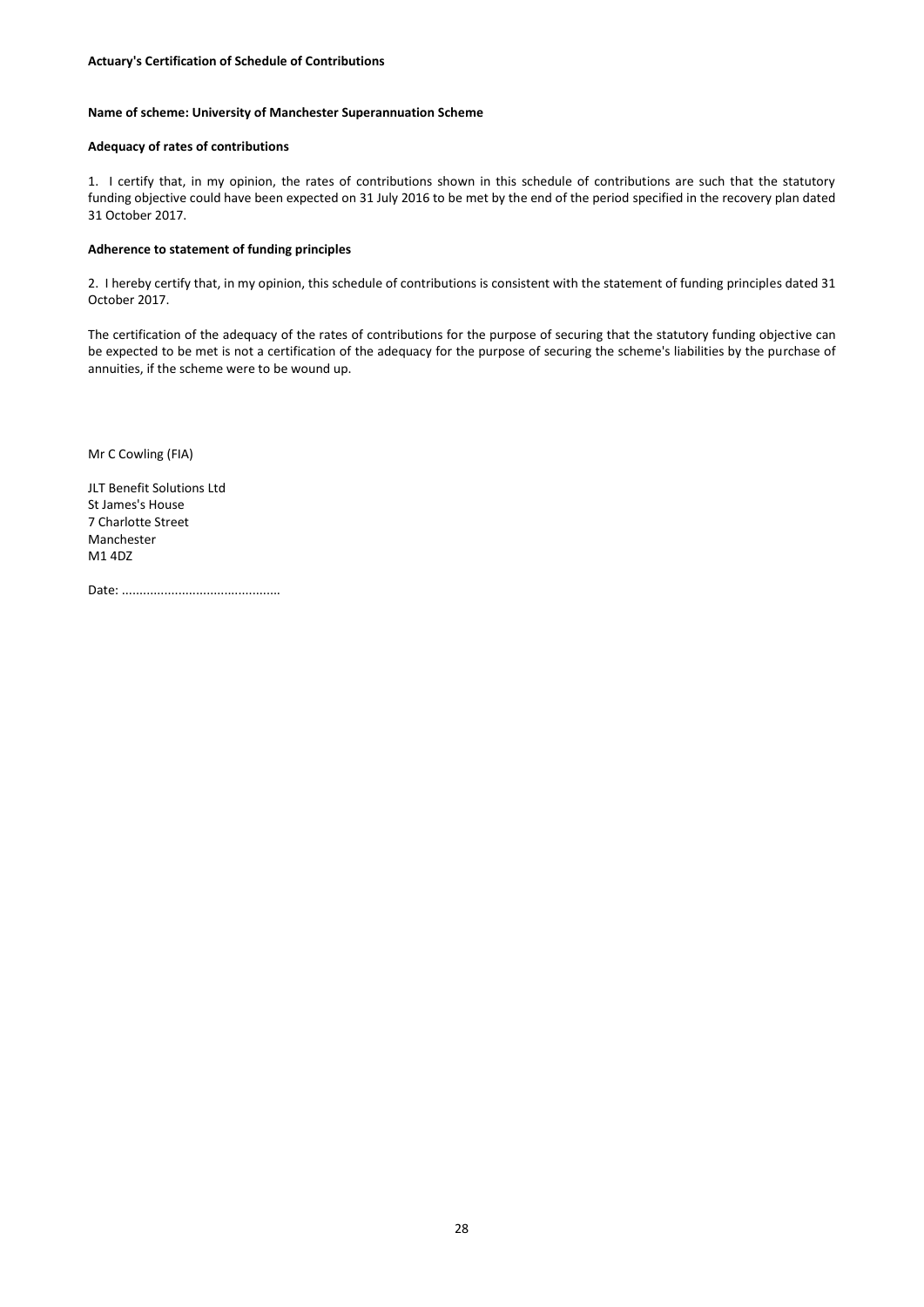## **Report on Actuarial Liabilities (forming part of the Report of the Trustee) for the Year Ended 31 July 2017**

As required by Financial Reporting Standard 102, "The Financial Reporting Standard applicable in the United Kingdom and the Republic of Ireland" (FRS 102), the financial statements do not include liabilities in respect of promised retirement benefits.

Under Section 222 of the Pensions Act 2004, every scheme is subject to the statutory funding objective, which is to have sufficient and appropriate assets to cover its technical provisions. The technical provisions represent the present value of the benefits members are entitled to based on pensionable service to the valuation date. This is assessed using the assumptions agreed between the Trustee and the employer and set out in the statement of funding principles, which is available to scheme members on request.

The most recent full actuarial valuation of the scheme was carried out on 31 July 2016. This showed that on that date:

The value of the technical provisions was: £708,100,000.

The value of the assets at that date was: £500,700,000.

This corresponds to a deficit of £207,400,000 and a funding level of 71%.

There has since been an updated valuation carried out as at 31 July 2017 which showed that the accumulated assets of the scheme now represent 74% of the technical provisions at this date.

The value of the technical provisions is based on pensionable service to the valuation date and assumptions about various factors that will influence the scheme in the future, such as the levels of investment returns and pay increases, when members will retire and how long members will live.

The method and significant actuarial assumptions used to determine the technical provisions are as follows (all assumptions adopted are set out in the appendix to the statement of funding principles):

#### **Method**

The actuarial method to be used in the calculation of the technical provisions is the Projected Unit Method.

#### **Significant actuarial assumptions**

Note, the "gilt yield" referenced in the discount rate assumptions below refers to the annualised yield on the FTSE Actuaries' Government Securities 20 Year Fixed Interest Yield Index rounded to the nearer 0.1% per annum.

**Past service discount interest rate:** set by reference to the gilt yield plus 1.4% per annum decreasing linearly to the gilt yield plus 1.0% per annum over 20 years.

**Future service discount interest rate:** set by reference to the gilt yield at the valuation date plus 1.6% per annum.

**Future Retail Price inflation (RPI):** calculated using the Bank of England's implied inflation spot curve at a term of 20 years, rounded to the nearer 0.1% per annum, less a deduction of 0.1% per annum to reflect the "inflation risk premium" for fixed interest gilts and the high demand/low supply of index linked gilts relative to fixed interest gilts.

**Future Consumer Price inflation (CPI):** calculated from the assumption for RPI less an adjustment equal to 1.0% per annum.

**Deferred pension revaluation:** elements of pension in deferment which have future revaluation in line with RPI subject to a maximum of 5% per annum will be calculated as revaluing at the assumed rate of RPI inflation, subject to a minimum assumption of 0% per annum and a maximum assumption of 5% per annum.

Elements of pension in deferment which have future revaluation in line with CPI subject to a maximum of 5% per annum will be calculated as revaluing at the assumed rate of CPI inflation, subject to a minimum assumption of 0% per annum and a maximum assumption of 5% per annum.

**Pension increases:** elements of members' pensions which increase in payment in line with RPI subject to a maximum of 5% per annum will be taken to increase at the assumed rate of RPI growth, subject to a minimum assumption of 0% per annum and a maximum assumption of 5% per annum.